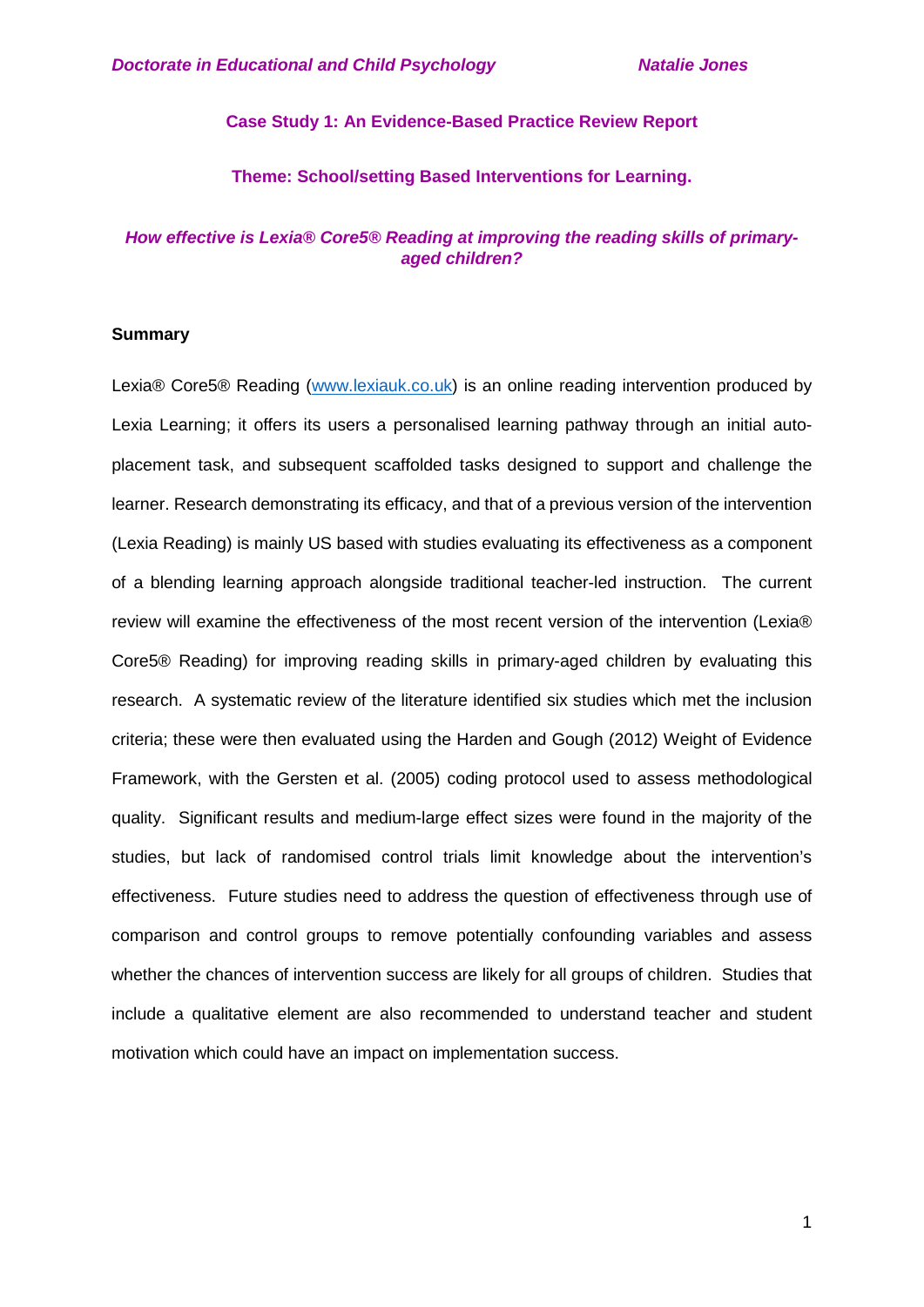### **Introduction**

#### *Intervention*

Lexia® Core5® Reading (Lexia) is an online computer program suitable for all primary-aged children from Reception to Year 6. It can be used as an intervention at the targeted, group or universal level to improve children's reading. The cost for purchasing the program is dependent on the number of licenses that are purchased but can range from £18-£25 per student/per year. Lexia provides differentiated instruction in six areas of reading: phonological awareness, phonics, structural analysis, automaticity/fluency, vocabulary and comprehension. It aims to engage and motivate its users through the use of auditory and visual feedback, songs, video and humour alongside printable certificates. The central premise for success is the ability of the program to personalise learning pathways for its users through the use of adaptive technology; the program places the child at the correct level for their learning through an initial auto placement test and then adapts to their strengths and needs through scaffolded activities inherent in each unit of learning. Each unit is adaptable and contains three steps: *standard*, *guided practice* and *instruction*. The *standard step* is the most complex and must be completed to progress to the next unit. If the child makes errors at this step, they are directed to the *guided practice* step where scaffolded practice is provided. There is further support provided in the *instruction step* (if errors are still present), where the skill is explicitly taught and more scaffolded practice given.

Lexia also aims to support teachers by providing access to online data reports on each child; this can be used to track progress and program usage. In addition, paper-based resources are provided which can be used in the classroom to reinforce learning taking place online or used as homework.

For optimum success, Lexia advises three practice goals:

1. Children need to be accessing the program for 3 x 20-30 mins/week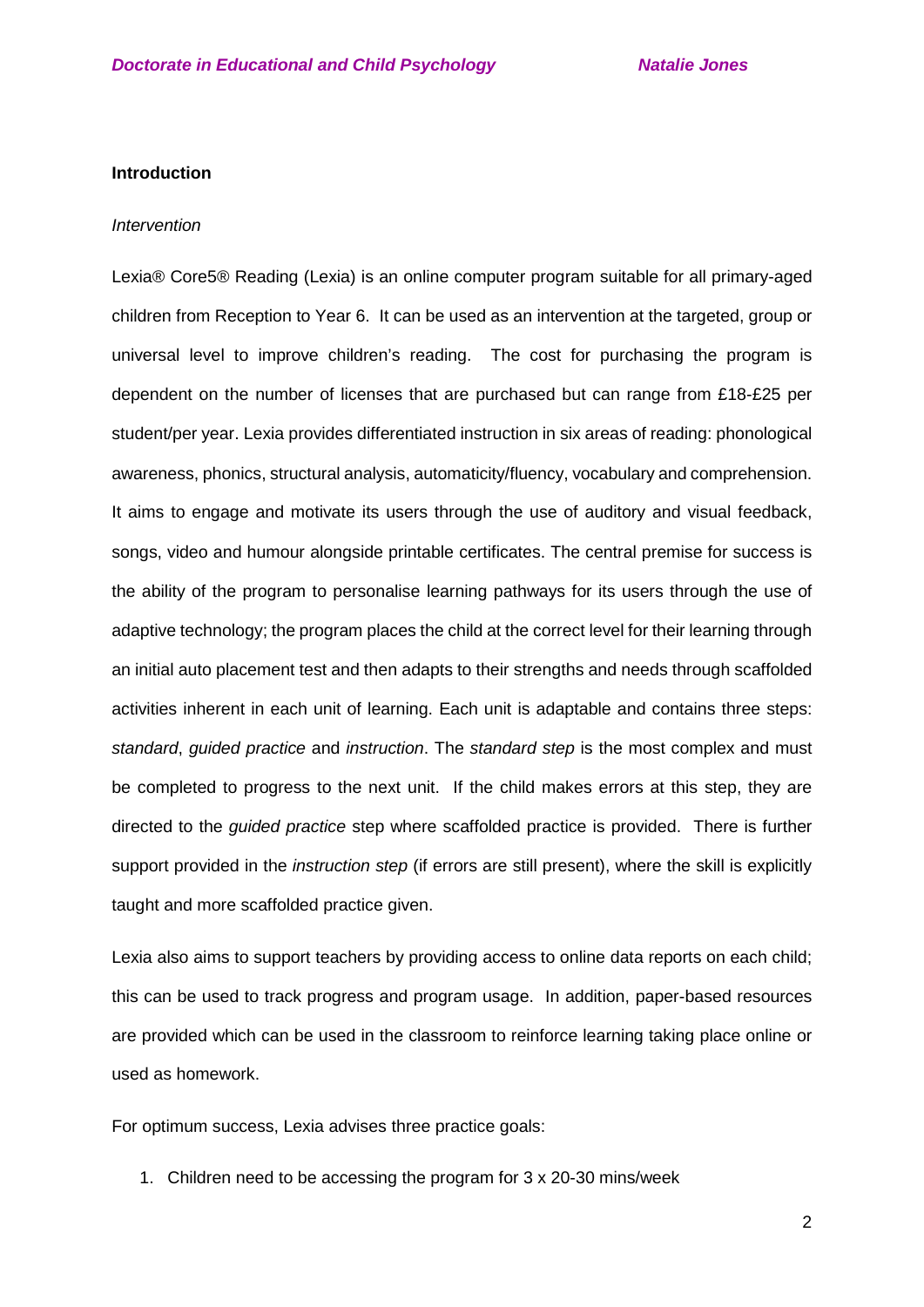- 2. Teachers need to monitor children's progress reports (typically once/week)
- 3. If children are not making progress, children need to receive additional support through paper-based resources linked to their performance in Lexia.

In addition, Lexia provides a clear support system for schools using the program to ensure fidelity of implementation. All support is online and includes initial launch training such as data coaching and technical set up by a Lexia consultant. This is then supplemented by further support by the Lexia team through technical support and live or recorded webinar training.

Studies of effectiveness of a previous version of the program (Lexia Reading) are available (McMurray, 2013; Macaruso & Rodman, 2011; Macaruso & Walker, 2008) but Lexia® Core5® is the current and revised program available to purchase in the UK and as such is the primary focus of this review. The current form of the program is an enhanced version of Lexia Reading with enhancements to audio, visual and animations, alongside a more sophisticated autoplacement system, and easier access to tracked targets; it is also the only version now available to purchase.

## *Psychological Basis*

The Simple View of Reading (Gough & Tunmer, 1986) puts forward the notion that reading comprehension is the product of linguistic comprehension and decoding skills. This conceptual framework was embedded in the Rose Report (2006) which led to systematic phonics instruction becoming the favoured method of early reading instruction in the UK, and the subsequent advent of phonics programs that focused on areas believed to underpin these central skills; phonemic awareness (Melby-Lervag, Lyster, & Hulme, 2012), explicit phonics instruction (Duff et al., 2014), fluency and vocabulary (Melby-Lervag & Lervag, 2014).

Technology-based interventions designed to support these skills are in increasing use with some inherent advantages including embedded scaffolding and an ability to adapt to individual performance (O'Brien, Habib, & Onnis, 2019). Scaffolding (Wood, Bruner, & Ross, 1976)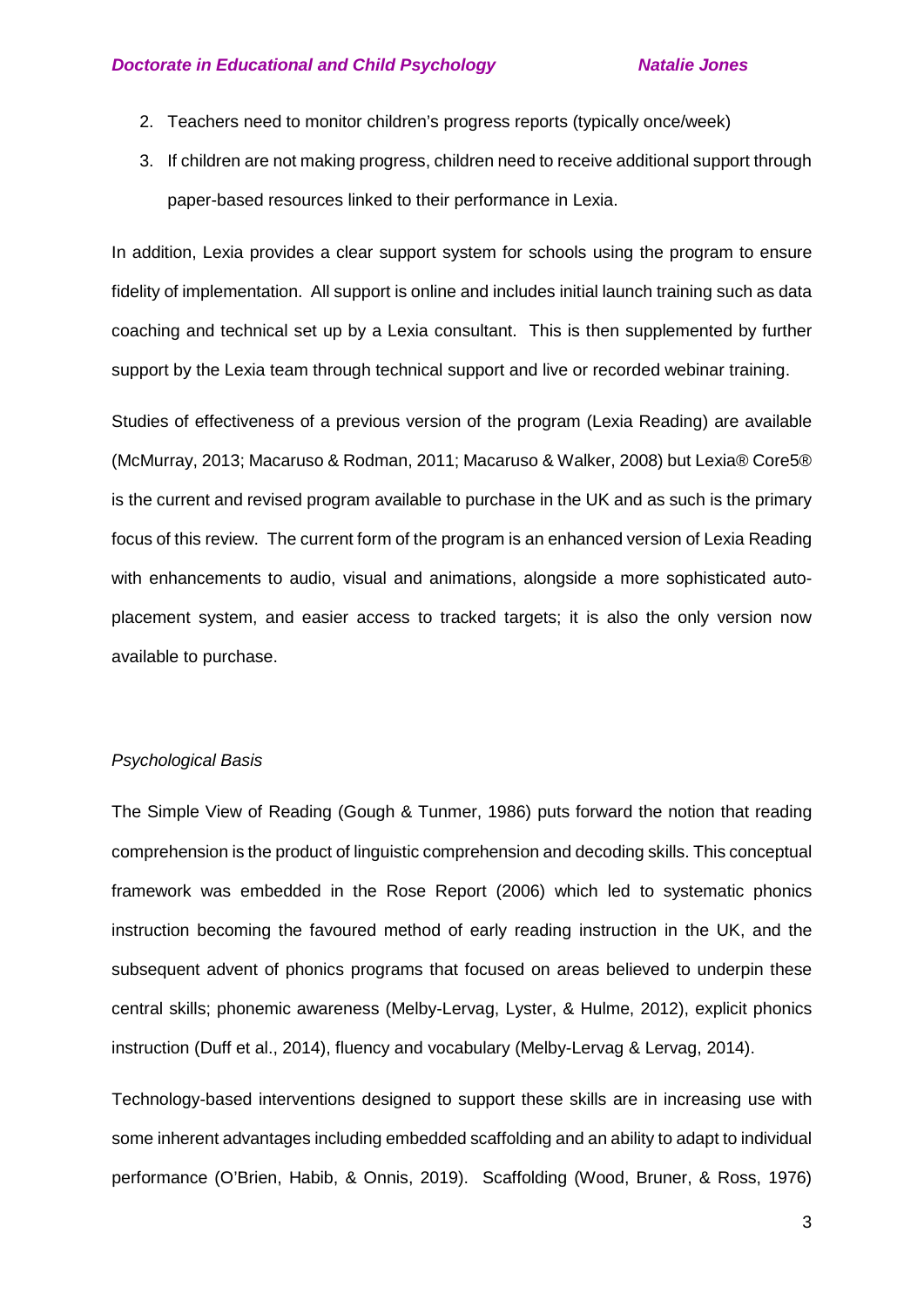refers to the social guidance and interaction which takes place within a child's Zone of Proximal Development (Vygotsky, 1978) that builds on existing knowledge to achieve maximum learning potential; in this scenario, the computer provides the guidance and interaction. Research is unclear about whether a computer alone can provide the necessary social aspects of learning (Cheung & Slavin, 2013), and whether teachers need to scaffold the learning that takes place (Mercer & Fisher, 1997). Interventions like Lexia that consider the importance of online and offline teacher-supported resources are therefore best placed to ensure maximum learning potential.

#### *Rationale and Relevance*

Raising literacy levels is a central concern for educational psychologists (MacKay, 2002). However, many children are still leaving primary school without the expected levels in reading and writing, with the chances doubled for a child from a lower socioeconomic background (Higgins et al., 2017). This inequality is even starker when assessed alongside the known negative outcomes for adults with low literacy skills which include unemployment, poor health and lower life expectancy (Gilbert, Teravainen, Clark, & Shaw, 2018). Recent guidance from the Education Endowment Fund on improving literacy in Key Stage 1 (Higgins et al., 2017) recommends implementation of a systematic phonics programme, the use of high-quality information about pupils' capabilities and high-quality structured interventions to support pupils. One-to-one or small group tutoring which can be adaptive to a child's needs is also seen a key feature of a successful literacy curriculum (Slavin, Lake, Davis, & Madden, 2011). However, the reality of school funding cuts mean that 83% of schools will be worse off in 2020 than in 2015 (Baisley, 2019), with the affordability of small group and personalised support becoming less achievable. Schools and educational psychologists are therefore keen to explore cost-effective technology-based interventions to support literacy (Picton, 2019). Lexia is one such intervention that has a growing user base in the UK (3000+ schools); it meets many of the recommendations in the EEF guidance in its personalised and adaptive approach.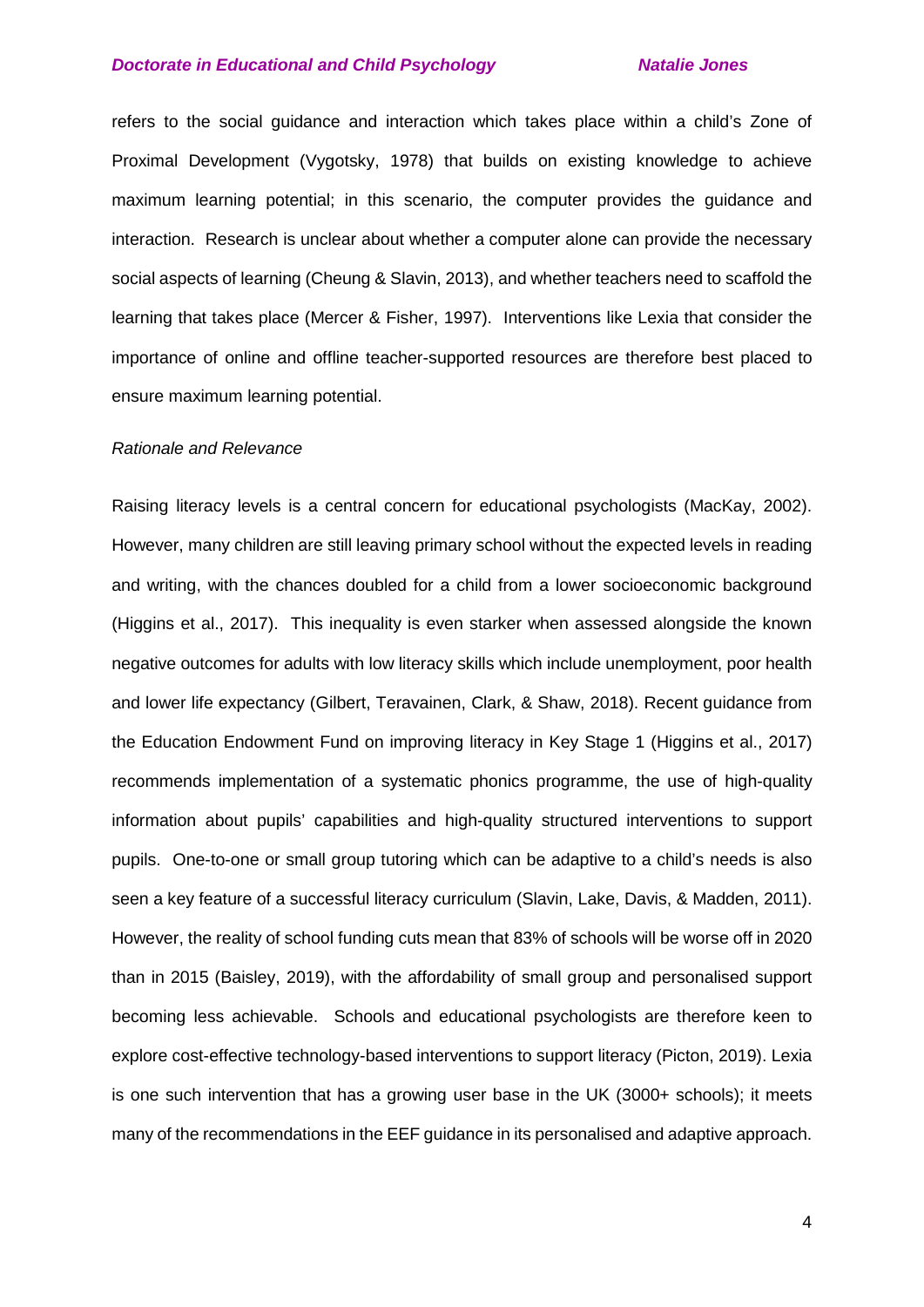The current review aims to explore the effectiveness of Lexia in improving reading skills for primary-aged children.

## *Review question*

How effective is Lexia® Core5® in improving reading skills for primary-aged children?

## **Critical Review of the Evidence Base**

## *Literature search*

On 16<sup>th</sup> December 2019, a literature search was conducted using four online electronic databases: ERIC, Web of Science, PsychInfo and UCL Explore. The search terms used were "lexia" AND reading AND intervention. Papers were identified (N=61) and imported into a database (Mendeley) with 18 papers excluded due to duplication; all papers were then screened according to the exclusion criteria (Table 1). This led to the exclusion of 18 papers with 25 papers then screened for titles and abstracts. A final full text screening of 14 papers was conducted with 6 studies found to be eligible for inclusion in the study (see Figure 1 for a flow diagram of the screening process; see Table 2 for final study selection; see also Appendices A and B for more detailed information about included studies).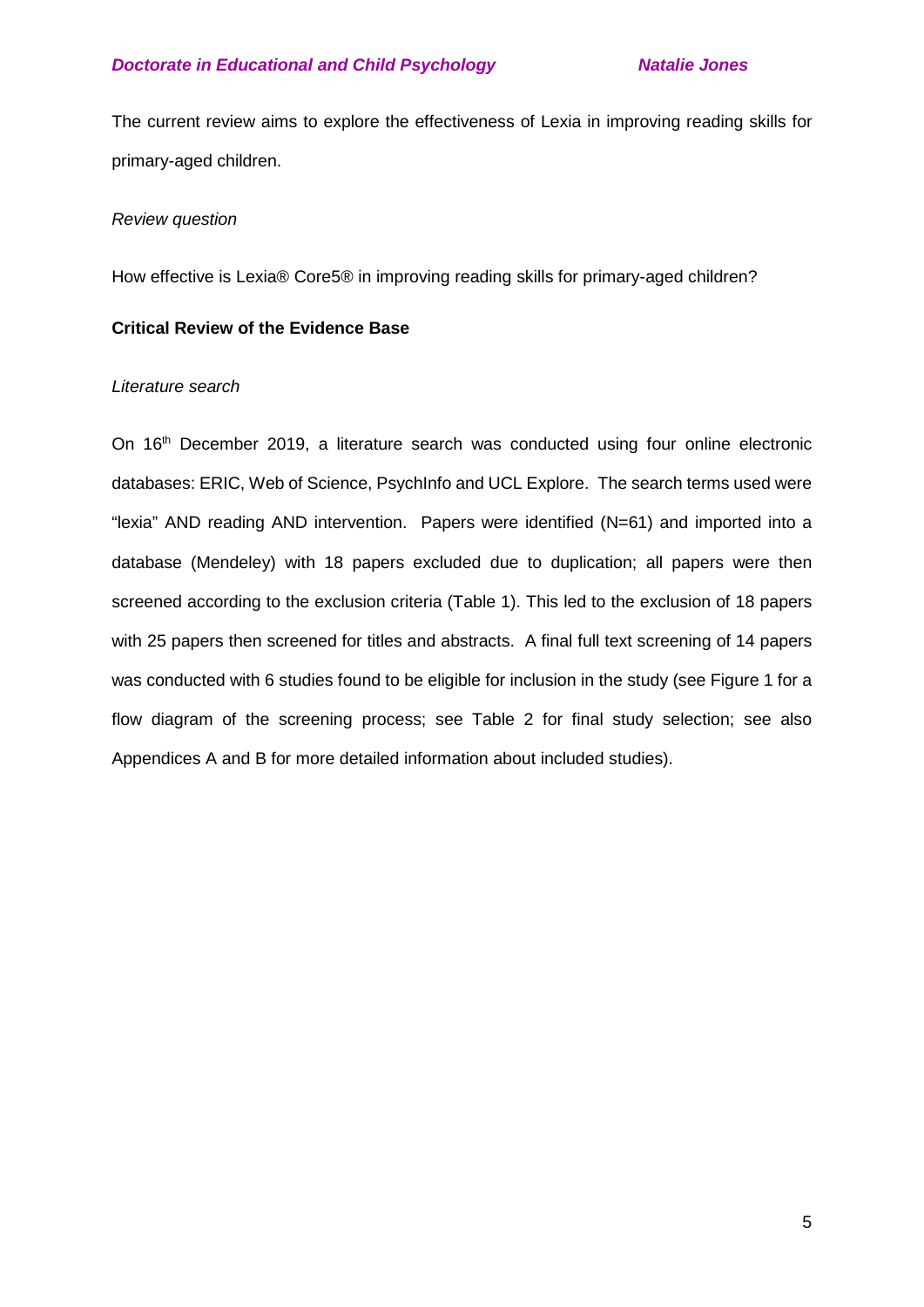# Table 1

# *Inclusion and Exclusion Criteria*

| <b>Study Feature</b>         | <b>Inclusion Criteria</b>                                                                    | <b>Exclusion Criteria</b>                                                       | Rationale                                                                                                                                                                                                                                                                                                                                                                                                                                                                                           |
|------------------------------|----------------------------------------------------------------------------------------------|---------------------------------------------------------------------------------|-----------------------------------------------------------------------------------------------------------------------------------------------------------------------------------------------------------------------------------------------------------------------------------------------------------------------------------------------------------------------------------------------------------------------------------------------------------------------------------------------------|
| Language<br>1.               | Studies published in                                                                         | Studies published in                                                            | The reviewer is only                                                                                                                                                                                                                                                                                                                                                                                                                                                                                |
|                              | English                                                                                      | other languages                                                                 | fluent in English.                                                                                                                                                                                                                                                                                                                                                                                                                                                                                  |
| Intervention<br>2.           | Studies that use<br>Lexia® Core5®                                                            | Studies that do not use<br>Lexia® Core5®                                        | This review is only<br>focused on the impact<br>of Lexia® Core5®,<br>and not earlier<br>iterations of the<br>program which are no<br>longer available to<br>purchase in the UK<br>(Lexia Reading).<br>This is to ensure that<br>the findings are<br>relevant to schools<br>who are using the<br>findings to influence<br>a purchase decision.<br>It also does not look<br>at a program intended<br>for use with older<br>children (PowerUp<br>Literacy <sup>TM</sup> ) as is<br>beyond the scope of |
|                              |                                                                                              |                                                                                 | the review.                                                                                                                                                                                                                                                                                                                                                                                                                                                                                         |
| 3.<br>Outcomes               | At least one of the<br>primary outcomes<br>to be related to<br>children's reading<br>ability | None of the primary<br>outcomes being<br>related to reading<br>ability          | Lexia® Core5® is a<br>program that claims<br>to improve children's<br>reading skills so the<br>review is looking at<br>these specific skills                                                                                                                                                                                                                                                                                                                                                        |
| Type of<br>4.<br>publication | Peer-reviewed<br>journals                                                                    | Grey literature<br>including non-peer<br>reviewed journals and<br>dissertations | To ensure that<br>research is of a high<br>standard, and has<br>undergone scrutiny<br>by others in the same<br>field                                                                                                                                                                                                                                                                                                                                                                                |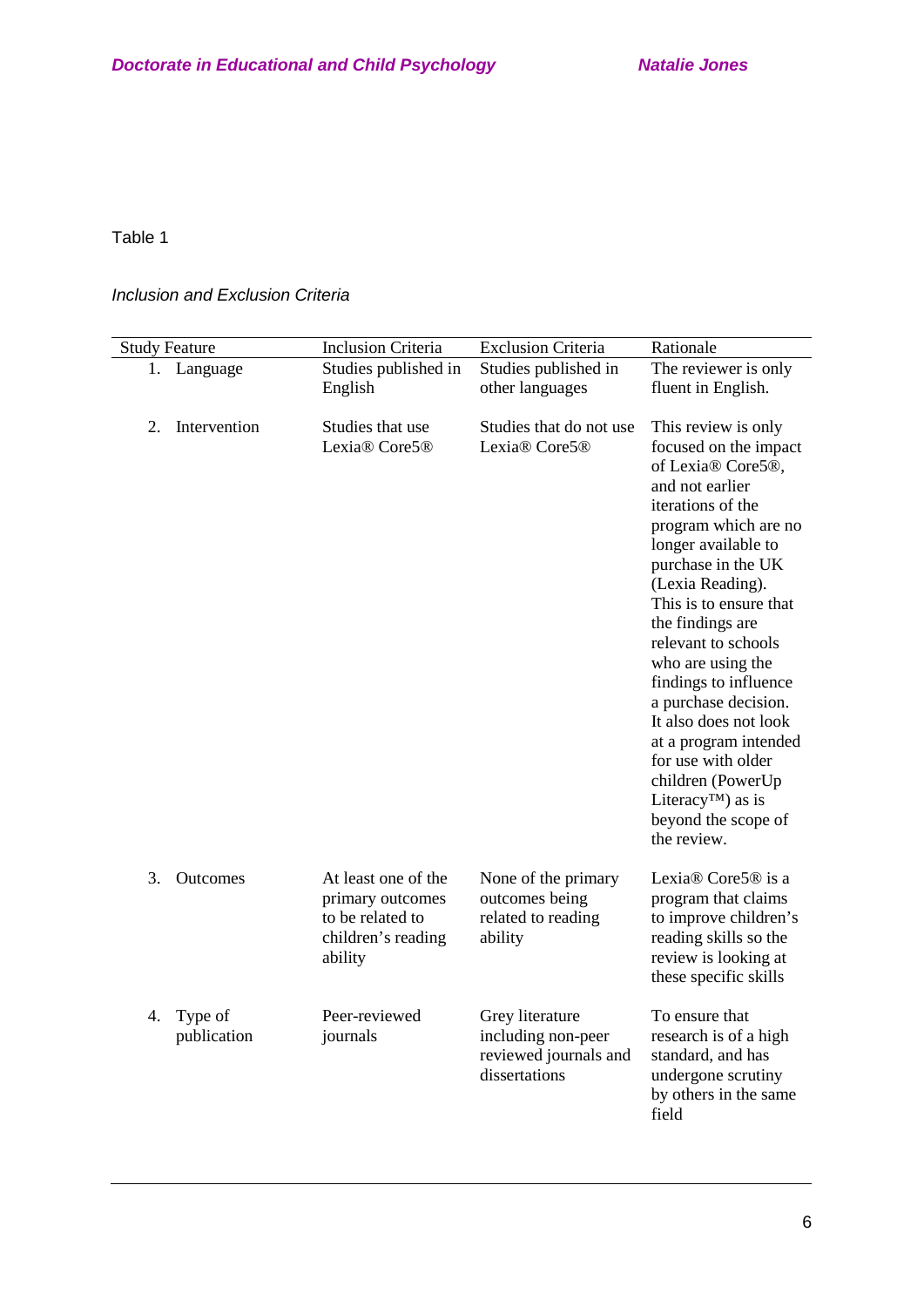| <b>Study Feature</b>      | Inclusion Criteria                                                    | <b>Exclusion Criteria</b>                                                                                                     | Rationale                                                                                                                                                                                                                |
|---------------------------|-----------------------------------------------------------------------|-------------------------------------------------------------------------------------------------------------------------------|--------------------------------------------------------------------------------------------------------------------------------------------------------------------------------------------------------------------------|
| 5. Participants           | Primary school-<br>aged children                                      | Children who are<br>above or below<br>primary school age<br>$( > 4 \text{ or } < 12)$                                         | This review looks at<br>the impact of Lexia <sup>®</sup><br>$Core5@$ which is<br>designed to be used<br>with primary school-<br>aged children                                                                            |
| <b>Study Design</b><br>6. | Study collects pre-<br>and post-measures<br>of intervention<br>impact | Study does not collect<br>any pre- and post-<br>measures of<br>intervention impact;<br>meta-analyses or<br>systematic reviews | Review was<br>interested in the<br>effectiveness of the<br>intervention which<br>would need to be<br>measured by<br>measures of reading<br>skill before and after<br>children have<br>received the Lexia<br>intervention |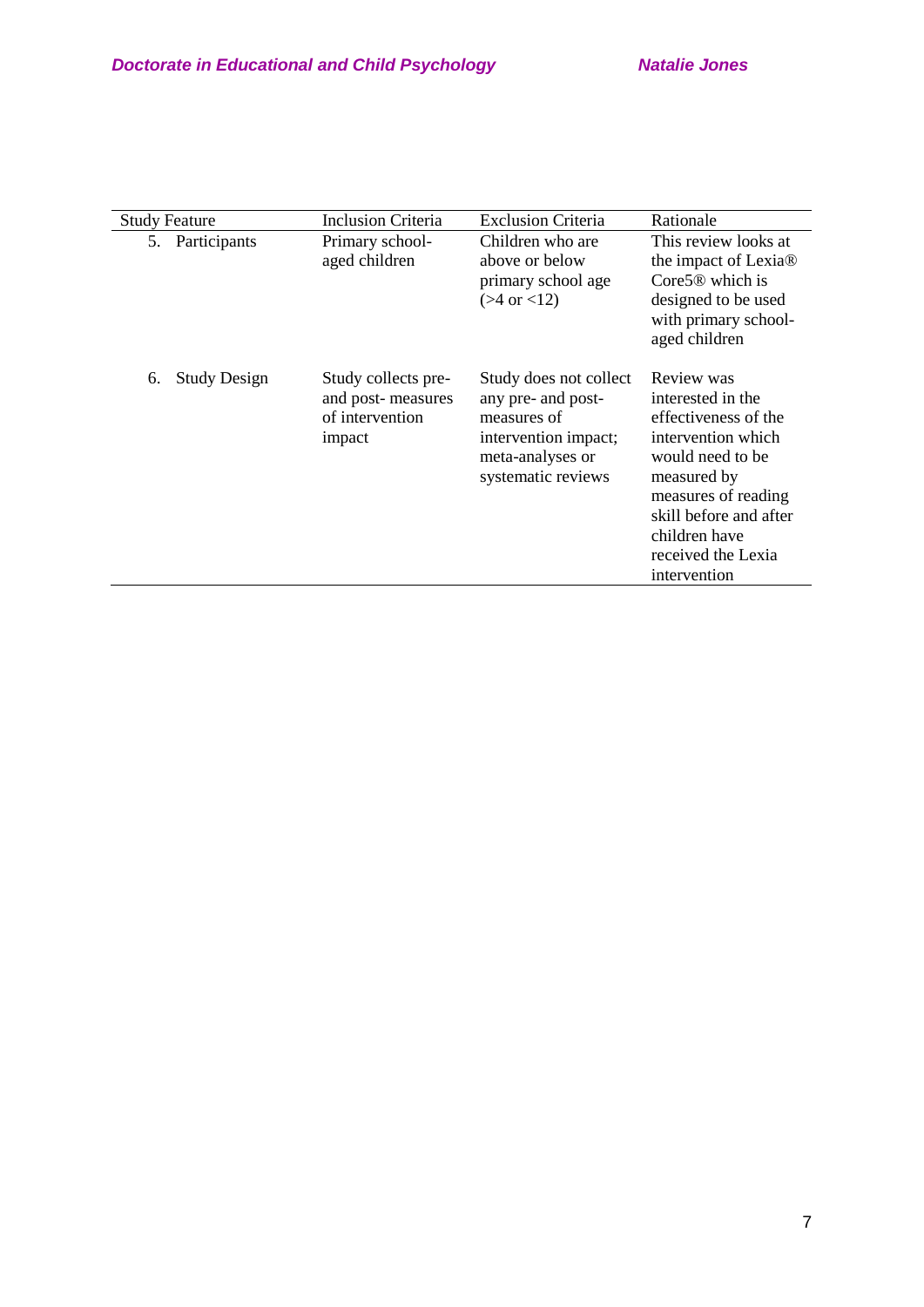# Figure 1

# *Flow Diagram of Selection and Screening Process*

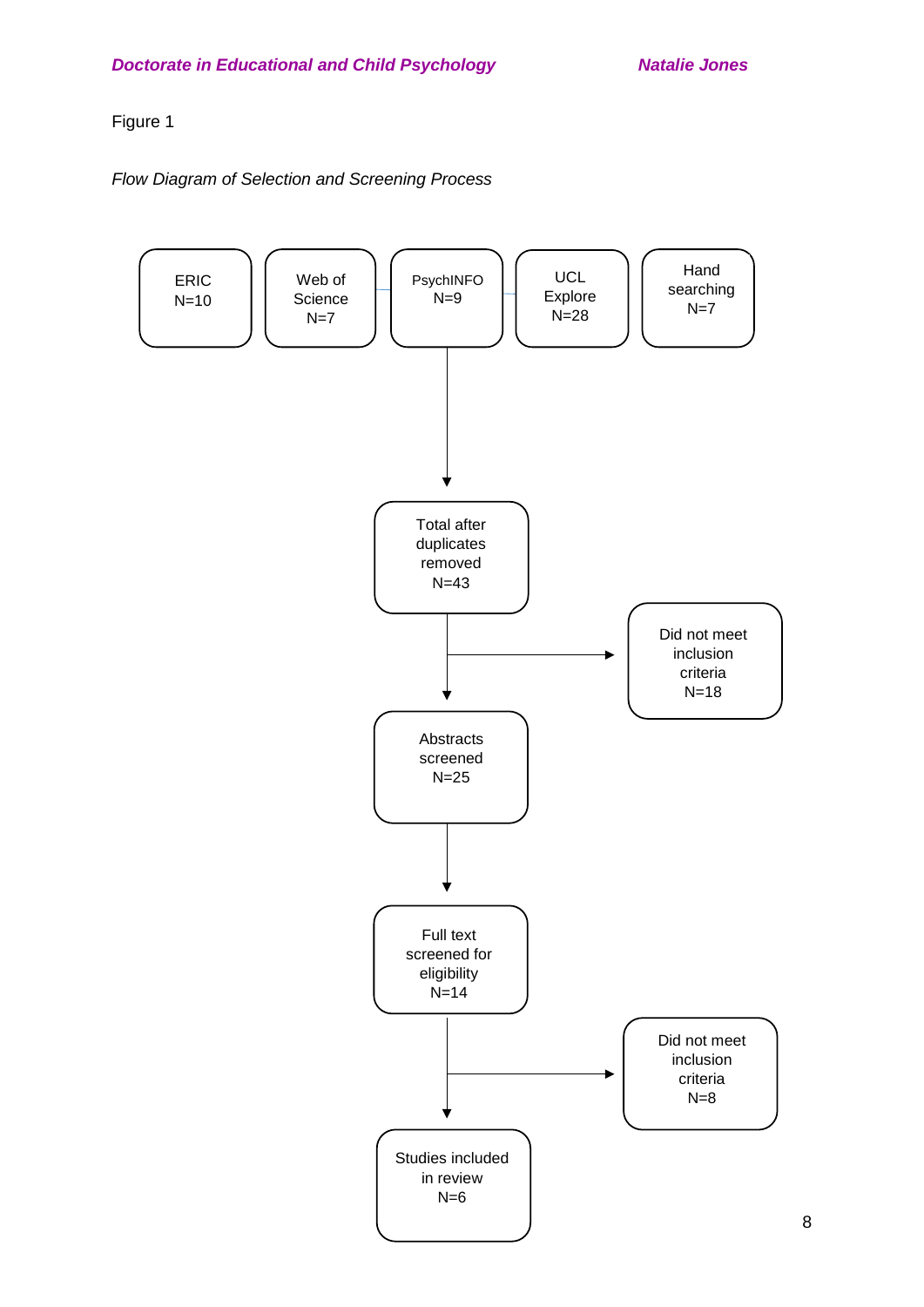## Table 2

*The Final Six Studies Included in the Systematic Review*

Baron, L., Hogan, T., Schechter, R., Hook, P., & Brooke, E. (2019). Can educational technology effectively differentiate instruction for reader profiles? *Reading and Writing, 32*(9), 2327-2352.

Kazakoff, E., Macaruso, R., & Hook, P. (2018). Efficacy of a blended learning approach to elementary school reading instruction for students who are English Learners. *Educational Technology Research and Development, 66*(2), 429-449.

Macaruso, P., Wilkes, S., Franzén, S., & Schechter, R. (2019). Three-Year Longitudinal Study: Impact of a Blended Learning Program-Lexia® Core5® Reading-on Reading Gains in Low-SES Kindergarteners. *Computers in the Schools, 36*(1), 2-18.

O'Callaghan, P., McIvor, A., McVeigh, C., & Rushe, T. (2016). A randomized controlled trial of an early-intervention, computer-based literacy program to boost phonological skills in 4- to 6-year-old children. *The British Journal of Educational Psychology, 86*(4), 546-558.

Prescott, J., Bundschuh, K., Kazakoff, E., & Macaruso, P. (2018). Elementary school-wide implementation of a blended learning program for reading intervention. *The Journal of Educational Research, 111*(4), 497-506.

Schechter, R., Macaruso, P., Kazakoff, E., & Brooke, E. (2015). Exploration of a Blended Learning Approach to Reading Instruction for Low SES Students in Early Elementary Grades. *Computers in the Schools, 32*(3-4), 183-200.

# *Weight of Evidence*

The final six studies were evaluated according to the Weight of Evidence (WoE) framework

(Harden and Gough, 2012) which outlines three dimensions to judge the studies against:

- i. Weight of Evidence A (WoE A) which evaluates methodological soundness; this was assessed using an adapted version of the Gersten et al. (2005) framework. Full details and rationale for adaptations can be found in appendices C and D
- ii. Weight of Evidence B (WoE B) which considers methodological relevance in relation to the review question;
- iii. Weight of Evidence C (WoE C) which assesses the relevance of the study to the review question.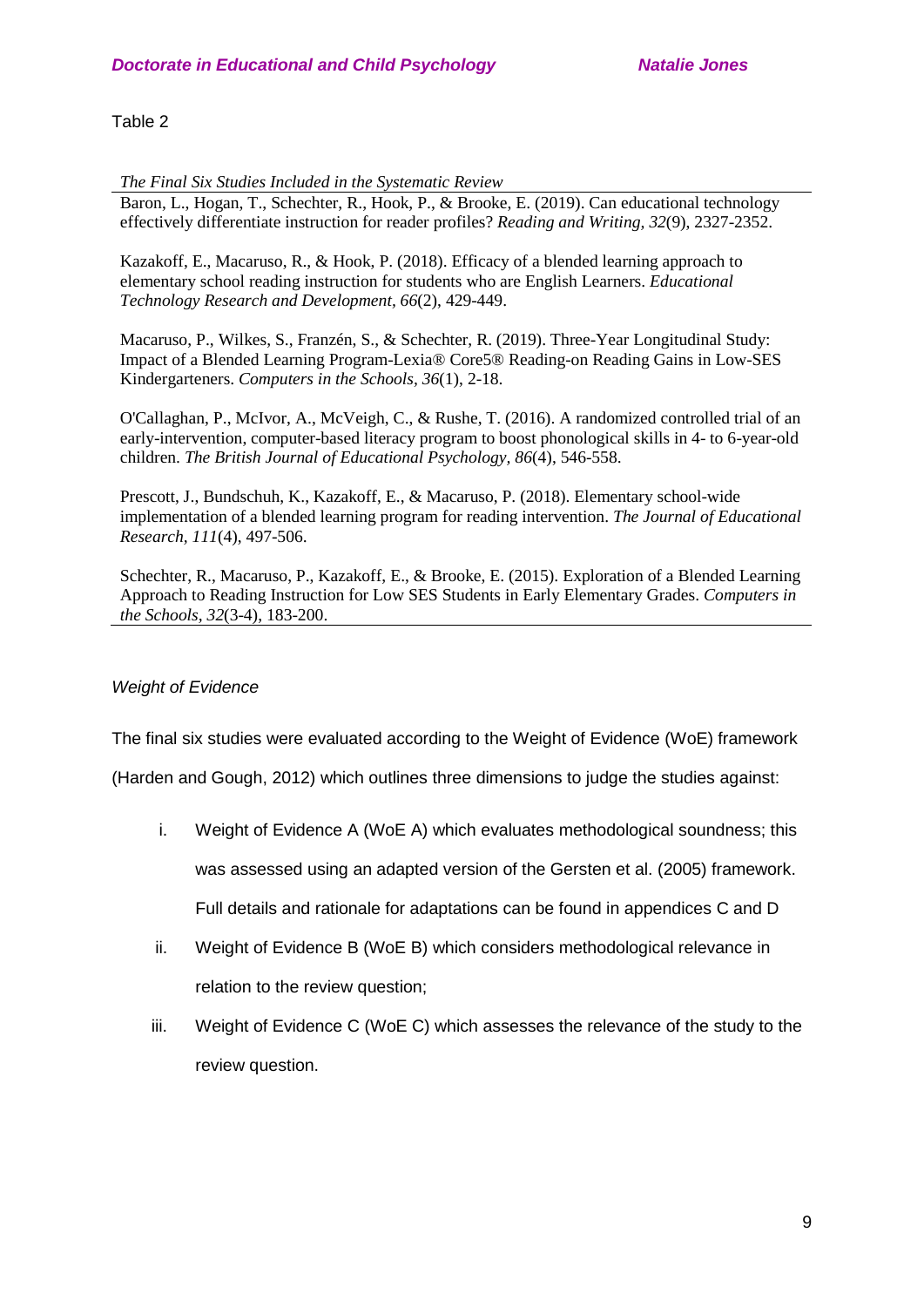Scores for each dimension were then averaged to produce a final overall weight of evidence score (WoE D – see Table 3). Full rationales for judgements based on each of the dimensions can be found in Appendix C.

# Table 3

# *Overall Weight of Evidence Ratings*

| <b>Studies</b>   | WoE A | WoE B | WoE C          | WoE D         |
|------------------|-------|-------|----------------|---------------|
| O' Callaghan et  | 2     | 3     | 3              | $2.67$ (High) |
| al. $(2016)$     |       |       |                |               |
| Baron et al.     |       |       | 1              | $1.00$ (Low)  |
| (2019)           |       |       |                |               |
| Schechter et al. | 3     | 3     | $\overline{2}$ | $2.67$ (High) |
| (2015)           |       |       |                |               |
| Prescott et al.  | 2     |       | $\overline{2}$ | $1.67$ (Low)  |
| (2018)           |       |       |                |               |
| Macaruso et al.  | 2     |       | $\overline{2}$ | $1.67$ (Low)  |
| (2019)           |       |       |                |               |
| Kazakoff et al.  |       |       | 1              | $1.0$ (Low)   |
| (2018)           |       |       |                |               |

*Note.* Final Weight of Evidence scores were translated into an overall judgement rating based on a score range: Low (1-1.6); Medium (1.7-2.3); High (2.4-3).

# *Critical Review of Included Studies*

# *Participants*

Participants were all enrolled in primary school settings ( $N = 2343$ ): their age ranged from  $4 -$ 11 years. Power analysis was carried out by two studies (Kazakoff, Macaruso, & Hook, 2017; O'Callaghan, McIvor, McVeigh, & Rushe, 2016) with both studies using appropriate sample sizes to detect an effect size at a 0.5 significance level (Cohen, 1988).

Sample sizes ranged from 98 – 884, with three out of the six studies taking place in single schools (Macaruso, Wilkes, Franzen, & Schechter, 2019; Prescott, Bundusch, Kazakoff, & Macaruso, 2018; Schechter, Macaruso, Kazakoff, & Brooke, 2015), one study taking part in two schools (O'Callaghan et al., 2016) and two studies using the same participant data set sourced from 64 schools across one US state (Baron, Hogan, Schechter, Hook, & Brooke,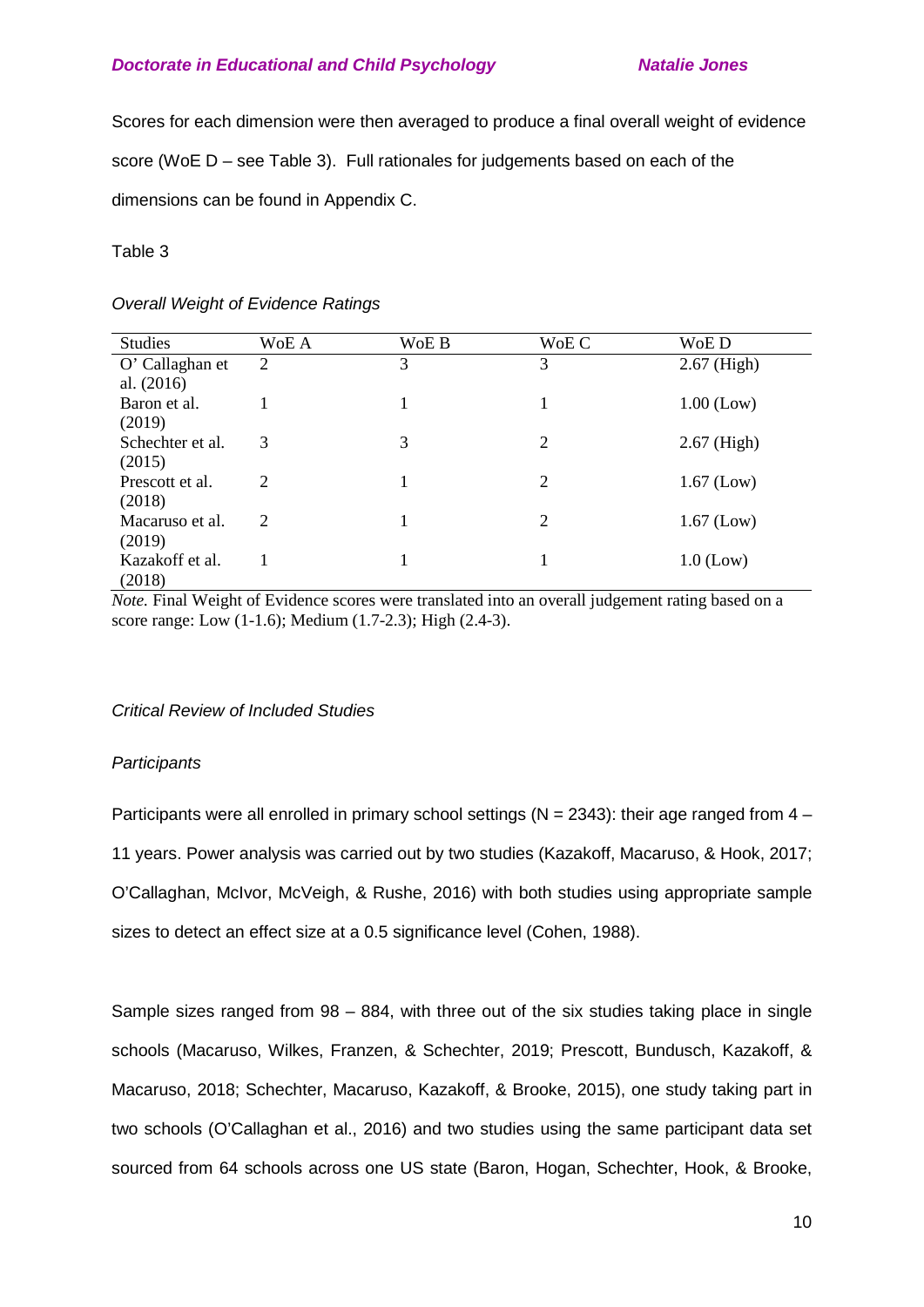2019; Kazakoff et al., 2017). Detailed participant demographics were included in all papers except Baron et al. (2019) which impacted on its WoE A rating as it limits the generalisability of the findings. No studies reported any effect of gender on overall findings. The number of participants receiving free school meals was reported in five out of the six studies (*M*=75.4%, UK mean in primary schools,  $2019 = 15.8\%$ ). This was notable considering the increased likelihood of children from a lower SES background leaving school without the required literacy skills (Higgins et al., 2017), and the benefits of an intervention that would work with this population.

Five of the studies were carried out in the US (Baron et al., 2019; Macaruso et al., 2019; Prescott et al., 2018 and Schechter et al., 2015) which has a different educational context and curriculum than the UK. As this could impact on the application of the studies' findings to UK schools, this contributed to their lower WoE C compared to the one study carried out in the UK (O'Callaghan et al., 2016). Participants were drawn from universal school populations except one study (Kazakoff et al., 2017) who used a sample of students who had English as an Additional Language (EAL); this was less relevant to the review question which impacted on its score in WoE C.

Attrition rates were discussed in two of the studies (Macaruso et al., 2019 – 6% over 3 years; O'Callaghan et al., 2016 – 9%, although their data was still included in the final analysis). O'Callaghan et al. (2016) provides anecdotal feedback suggesting that this was caused by frustrations with the technology and pupil absence whilst Macaruso et al., (2019) state that attrition was caused by children leaving school or not being present for assessments. One of the studies had no attrition (Schechter et al., 2015), whilst one used an existing data set so did not report it (Baron et al., 2019). The final two studies (Kazakoff et al., 2017 – 85% over 2 years; Prescott et al., 2018 – 16%;) had attrition but did not provide explanation. Schulz and Grimes (2002) report that an attrition rate greater than 20% poses a serious threat to validity, even with relatively equal drop-out rates for both groups; this potential bias was reflected in a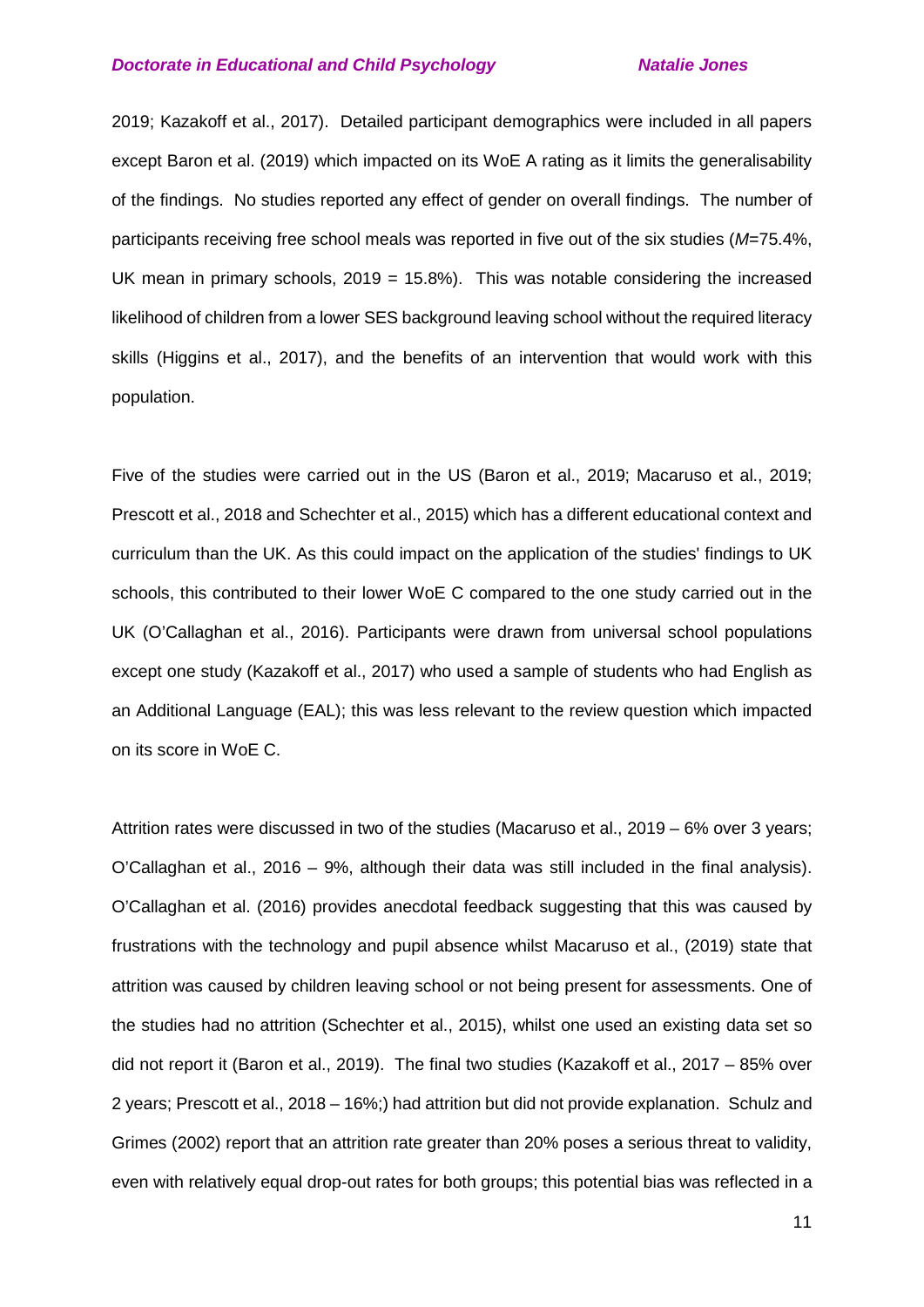lower WoE A score for Kazakoff et al., 2017. The relationship between technological difficulties and attrition rates would need to be further explored to ensure that they are not a barrier to the effectiveness of the intervention.

## *Study design*

Two of the six studies used a randomised control trial (O'Callaghan et al., 2016; Schechter et al., 2015) with one study (O'Callaghan et al., 2016) using a wait-list control group. This resulted in high ratings for WoE B and WoE D as the study design provides the highest internal validity and is better placed to answer questions about effectiveness (Petticrew & Roberts, 2006). O'Callaghan et al. (2016) also used both post and 2-month follow-up tests to ascertain whether intervention effects were maintained resulting in a higher rating for WoE B than the Schechter et al. (2015) study.

One study used a longitudinal study design with no control group (Macaruso et al., 2019). Three studies (Baron et al., 2019; Kazakoff et al., 2017; Prescott et al., 2018) used a pretestposttest design also without control groups resulting in low WoE B scores for all due to difficulties in reliably teasing apart the positive effects of Lexia from other confounding factors such as school effect in studies with more than one school (Kazakoff et al., 2017), or concurrent literacy interventions as reported in two of the studies (Prescott et al., 2018; Macaruso et al., 2019).

## *Measures*

All studies used standardised measures of reading skill (Appendix A) although these differed between studies. O'Callaghan et al. (2016) used four subtests (Blending, Non-Word reading, Phonological Working Memory and Phoneme Segmentation) from the Phonological Assessment Battery 2<sup>nd</sup> Edition (PhAB-2; Gibbs & Bodman, 2014). Two studies (Baron et al., 2019; Kazakoff et al., 2017) used aimsweb (Pearson, 2012) and three studies (Macaruso et al., 2019; Prescott et al., 2018; Schechter et al., 2015) used the Group Reading Assessment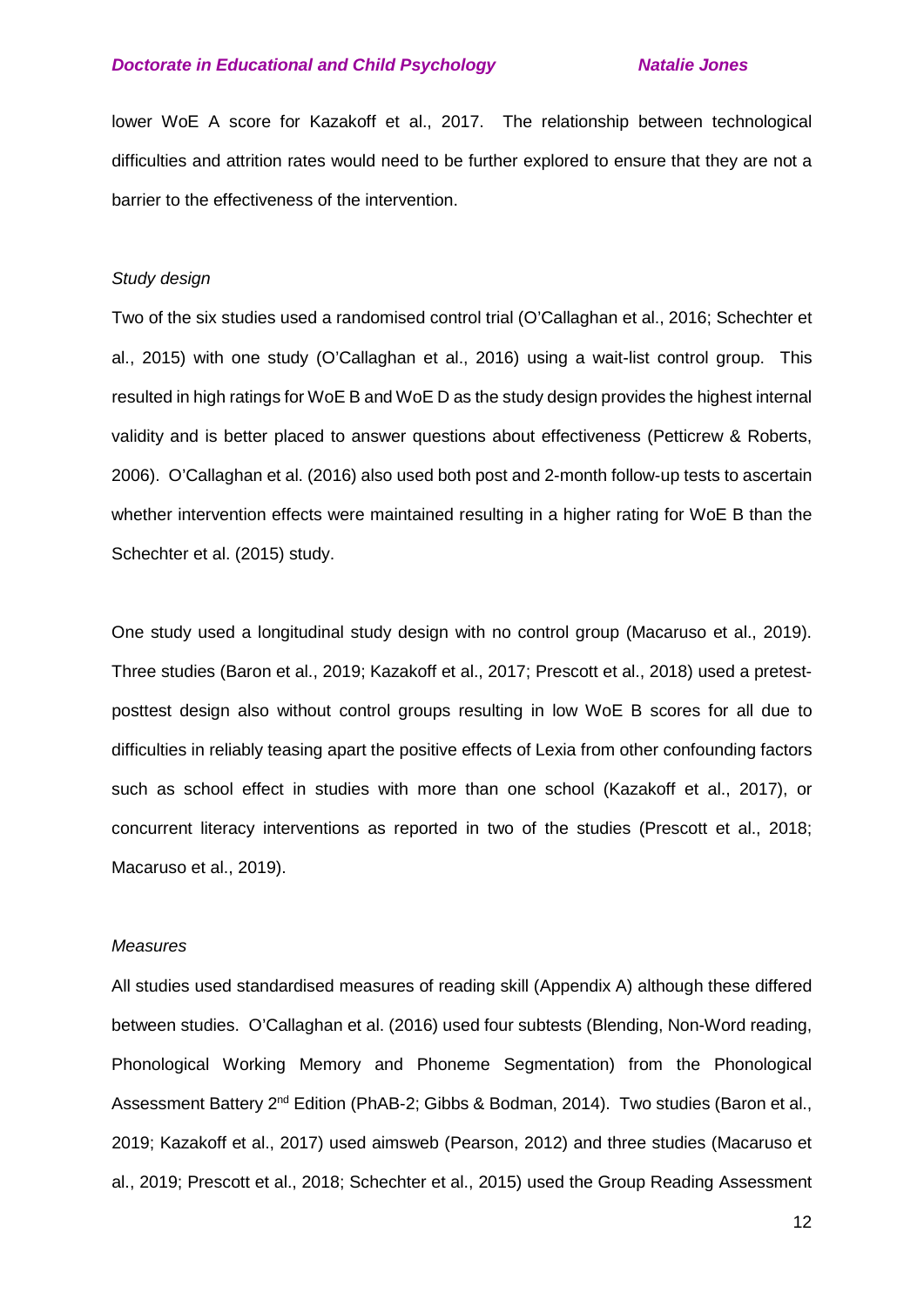and Diagnostic Evaluation (GRADE; Williams, 2001). One study (Baron et al., 2019) also included performance on Lexia as an outcome measure. The construct validity of the chosen measures was discussed in two of the studies which was reflected in their WoE A rating (Baron et al., 2019; O'Callaghan et al. 2016).

#### *Intervention*

All studies used Lexia as per the inclusion criteria, however only one study (O'Callaghan et al., 2016) was focused on analysing the effectiveness of the intervention itself, rather than as a component of a blended learning program; this focus led to a double weighting in WoE C as was the most pertinent to the review question. To assess external validity and to gain a reliable picture of the effectiveness of Lexia, this review assessed the extent that each study implemented the intervention with fidelity. Using the Lexia guidelines for best practice, each study's fidelity of implementation was reflected in their WoE A and C scores. Three of the studies (Macaruso et al., 2019; Prescott et al., 2018; Schechter et al., 2015) all reported that their research teams had conducted observations to assess learner engagement; all studies reported inter-observer agreement at over 90%, and that student engagement ranged from 84-97%. Participants in all studies met minimum weekly usage requirements (20-60 mins/per week) and five out the six studies maintained the intervention for more than the specified amount of time recommended by Lexia (20 weeks). A decline in usage over time (Schechter et al., 2015) and by age (Prescott et al., 2018) was reported which could be due to a decrease in motivation, or other contextual issues. The one study that met weekly usage requirements but not the overall recommended time scale (O'Callaghan et al., 2016) carried out the intervention for 8 weeks.

Lexia recommends using the additional paper-based resources for children who require extra support. This is an important element as these need to be delivered with adult-mediated support and can be used in conjunction with parents. O'Callaghan et al. (2016) was the only study to *not* give children access to this support due to timetabling limitations; it is unclear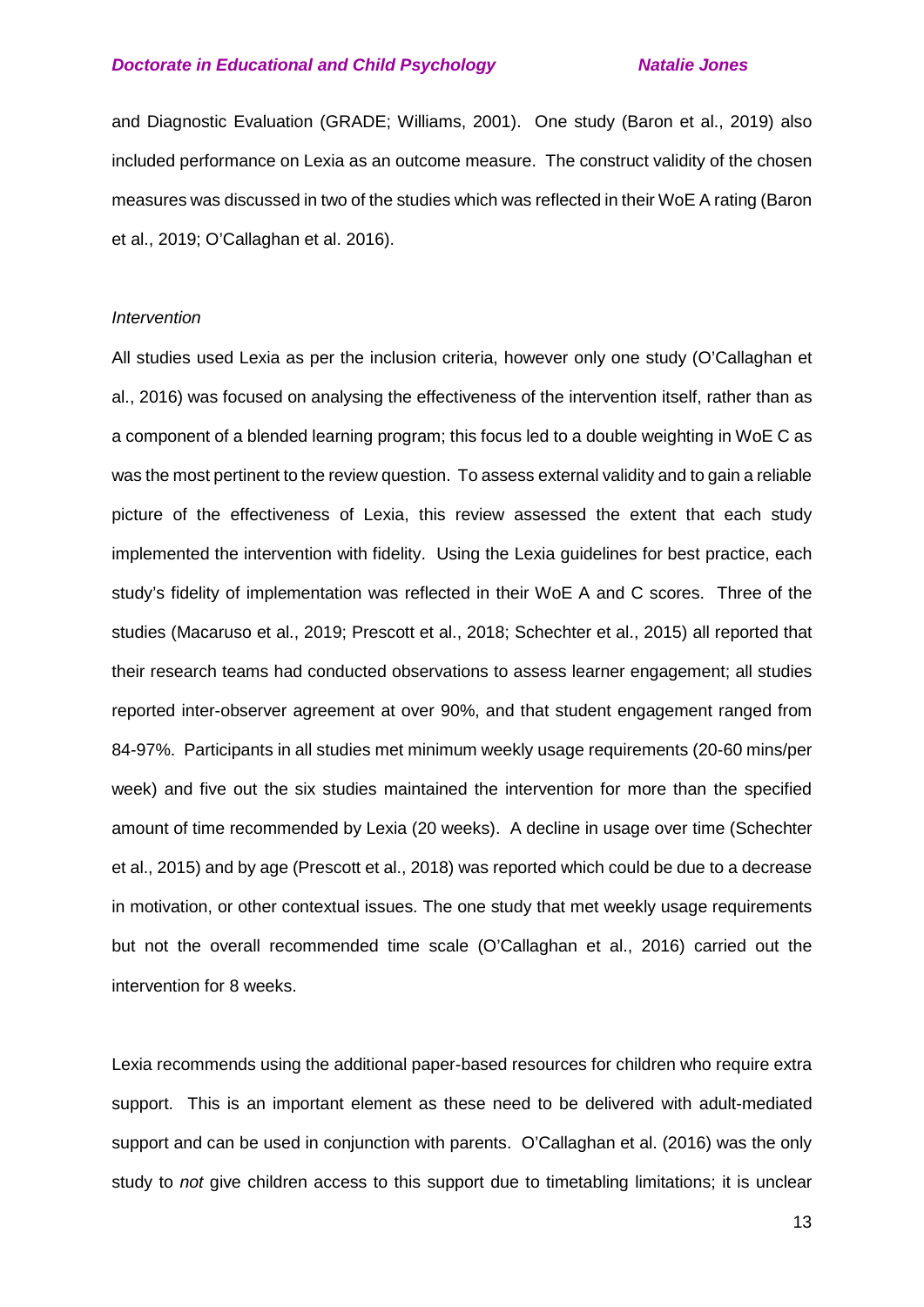what the effect on efficacy of the intervention would be with the addition of adult-led support, and this omission decreases the external validity of its findings. However, it still scored highly on all dimensions due to the rigour of its study design, and the fact that the study does recognise the omission as a limitation.

In addition, two of the studies (Macaruso et al., 2019; Schechter et al., 2015) conducted teacher interviews to learn more about implementation which highlighted how the additional paper-based resources were used, and how 'mini-celebrations' were held for students who had completed a level (Macaruso et al., 2019); this qualitative evidence is a useful indicator of successful implementation, and could be explored in future studies to ascertain what aspects of Lexia are most engaging and successful for children.

## *Outcomes and Effect Sizes*

Effect sizes were reported in all studies but as they reported different measures of effect size (partial eta squared; Cohen's *d*; Cohen's *f*), all were converted to Cohen's *d* using an effect size calculator (www.psychometrica.de/effect size.html) for ease of comparison (Table 4). Average effect sizes were reported for Baron et al. (2019) as the review was interested in the effect of Lexia for a universal classroom population, rather than any specific reader type so the average indicated the effect that could be detected overall in a typical classroom which would consist of all the reader groups listed in the study. However, it is important to note that averaging the effects affects generalisability as it conflates the effect of the intervention for some groups and underestimates it for other groups. A future review could focus on the effect of Lexia for specific populations to ensure generalisability of findings. In accordance with Cohen (1988), effect sizes in this review are interpreted as small (0.2), medium (0.5) and large (0.8). Medium to large effect sizes were found in the majority of studies.

Four out of the six studies (Baron et al., 2019; Kazakoff et al., 2018; Macaruso et al., 2019; Prescott et al. 2018) use a within-subjects study design which could explain the large effect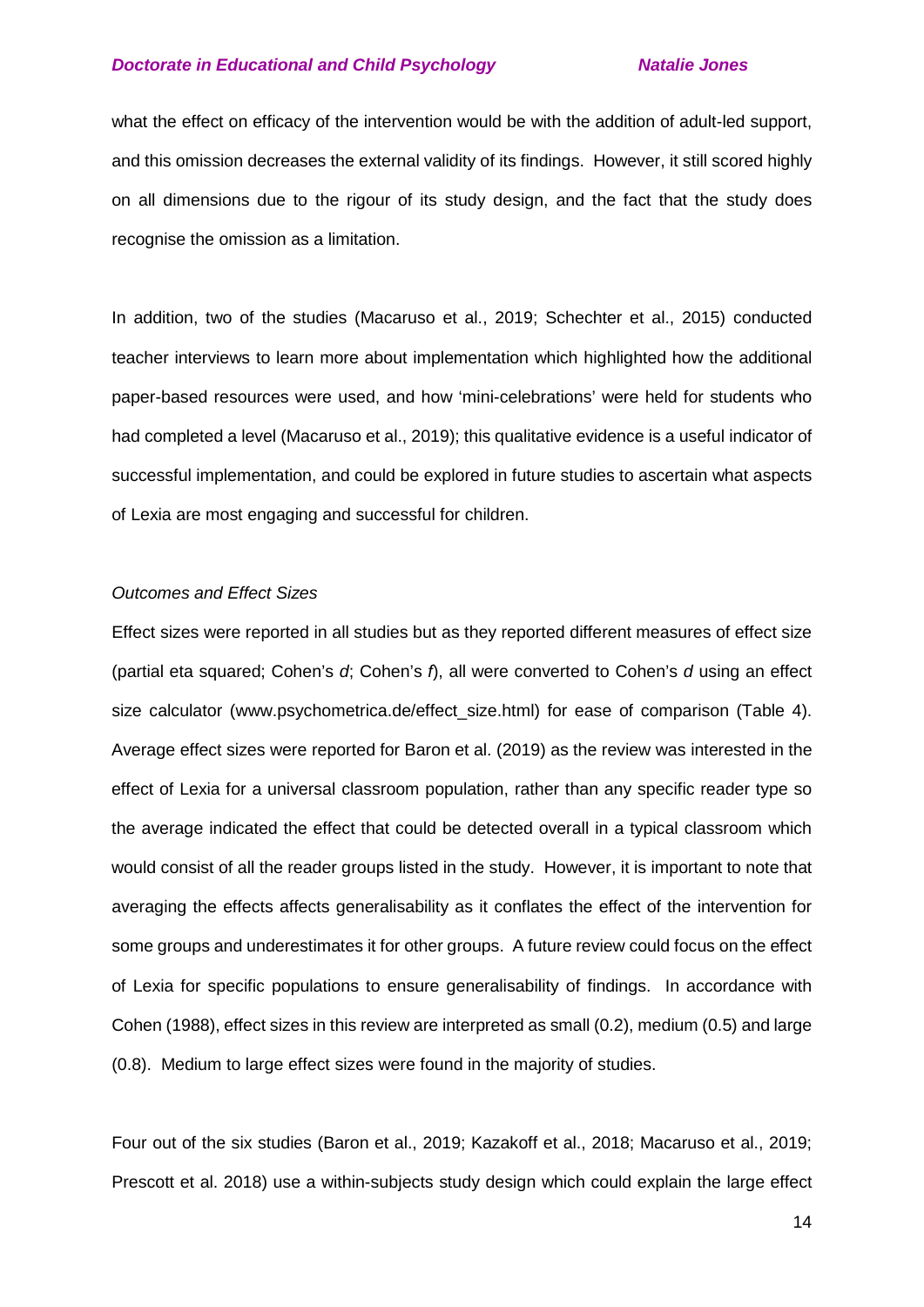sizes identified. These effects could be inflated due to the increased power of a withinsubjects design which could be seen as a benefit of the design, which is able to make a distinction between whether variability is the result of individual difference or intervention effect (Lakens, 2013). However, this has also been interpreted as a negative which results in an overestimation of the true effect size (Dunlap, Cortina, Vaslow, & Burke, 1996). For the current review, these effect sizes serve as a useful comparative tool between studies with similar designs but are treated with caution when compared to the between-subjects study designs (O'Callaghan et al., 2016; Schechter et al., 2015). Findings from one study (Prescott et al., 2018) suggest that intervention effects decrease with age  $(K, d= 2.78 - 5<sup>th</sup> Grade, d= 0.88)$ . This could be due to Lexia having more effectiveness as an early intervention or could be explained through the importance of adhering to usage requirements as outlined above.

Further note needs to be taken when assessing the implications of these effect sizes as the four aforementioned studies do not have a control group, so it is impossible to ascertain whether these studies outcomes can be derived from the impact of Lexia; this limitation is reflected in lower WoE B and overall WoE D scores for all these studies. Schechter et al. (2015) found that the control group who took part in mainstream literacy lessons following the LEAD21 (Wright Group, n.d) literacy curriculum still made statistically significant gains over time (*d*=0.88) which again further questions the intervention impact in the studies without a control group, as the identified gains in the four studies without control groups could be down to many factors present in a successful literacy curriculum.

The two RCTs (O'Callaghan et al., 2016; Schechter et al., 2015) both report similar medium effect sizes (0.52 – 0.55) for blending, non-word reading and comprehension, and small effects for phoneme segmentation (0.38) and vocabulary (0.09). A regression analysis conducted by O'Callaghan et al. (2016) suggests that phonological working memory predicted the impact that the Lexia would have (*p*=.001) which has important implications for considering whether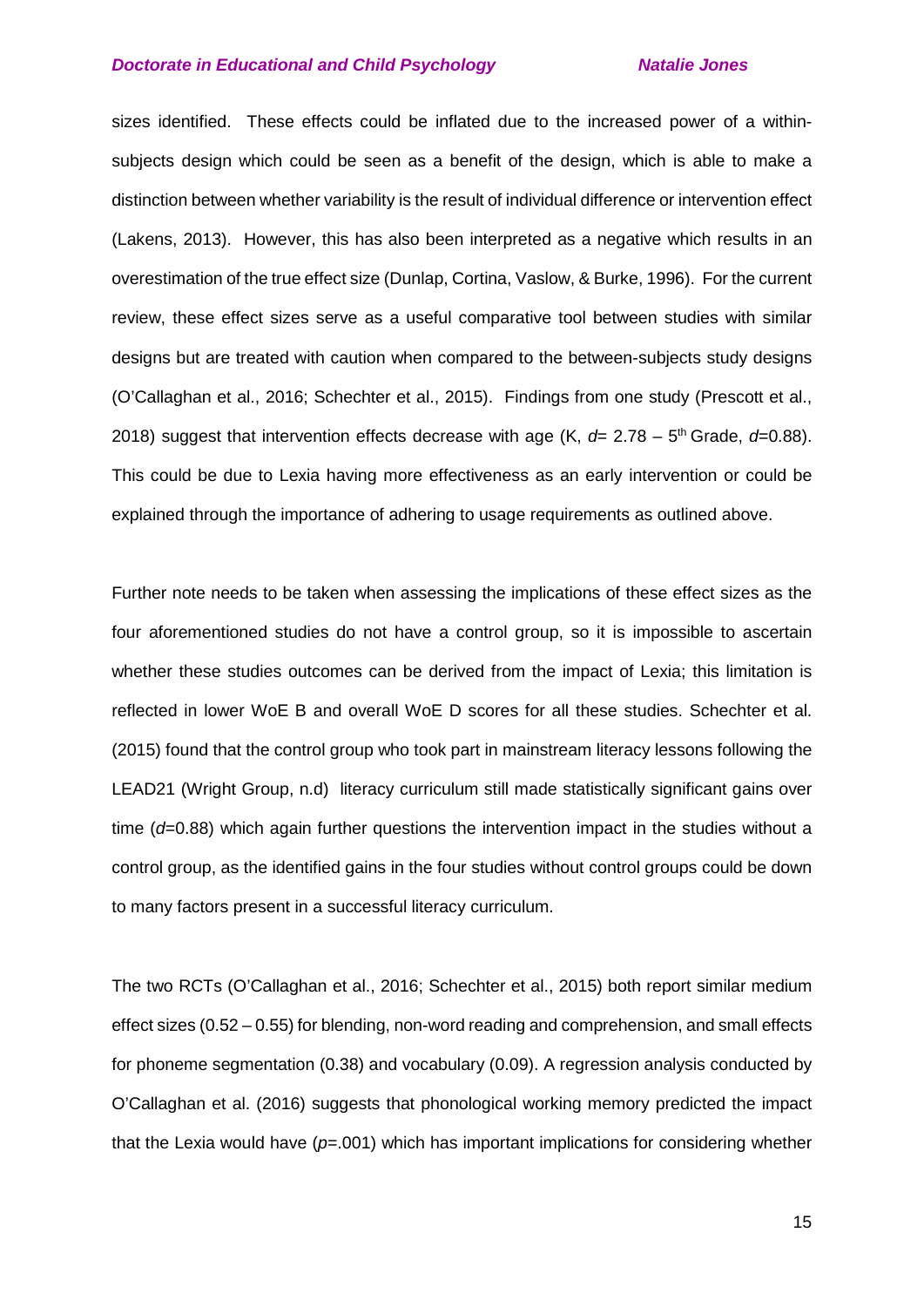the intervention will be effective for children with deficits in this area. Baron et al.'s (2019)

results also indicate that intervention success is dependent on specific abilities.

# Table 4

## *Effect Sizes for Overall Weight of Evidence Ratings for Included Studies*

| Study         | Measure                           | Comparison   | <b>Effect Size</b> | Descriptor         | WoE D |
|---------------|-----------------------------------|--------------|--------------------|--------------------|-------|
| O' Callaghan  | Phonological                      | Lexia        | $d = 0.52$         | Medium             | High  |
| et al. (2016) | Assessment                        | intervention |                    |                    |       |
| $N=98$        | Battery 2 <sup>nd</sup> Edition   | vs. waitlist |                    |                    |       |
|               | (PhAB-2; Gibbs $&$                | control      |                    |                    |       |
|               | Bodman, 2014):                    |              |                    |                    |       |
|               | <b>Blending</b>                   |              |                    |                    |       |
|               | Phonological                      |              | $d = 0.55$         | Medium             |       |
|               | Assessment                        |              |                    |                    |       |
|               | Battery 2 <sup>nd</sup> Edition   |              |                    |                    |       |
|               | (PhAB-2; Gibbs $&$                |              |                    |                    |       |
|               | Bodman, 2014):                    |              |                    |                    |       |
|               | Non-word                          |              |                    |                    |       |
|               | reading                           |              |                    |                    |       |
|               | Phonological                      |              | $d = 0.38$         | Small              |       |
|               | Assessment                        |              |                    |                    |       |
|               | Battery 2 <sup>nd</sup> Edition   |              |                    |                    |       |
|               | (PhAB-2; Gibbs $&$                |              |                    |                    |       |
|               | Bodman, 2014)<br>: Phoneme        |              |                    |                    |       |
|               |                                   |              |                    |                    |       |
| Baron et al.  | segmentation<br>aimsweb (Pearson, | Reader       | Poor               |                    | Low   |
| (2019)        | $2012$ :                          | profiles     | comprehenders      | Large<br>(average) |       |
| $N = 594$     | <b>Oral Reading</b>               |              | $(d=0.18)$         | score)             |       |
|               | <b>Fluency</b> (R-CBM)            |              | Mixed deficits     |                    |       |
|               |                                   |              | $(d=1.03)$         |                    |       |
|               |                                   |              | Poor decoders      |                    |       |
|               |                                   |              | $(d=1.79)$         |                    |       |
|               |                                   |              | Typical readers    |                    |       |
|               |                                   |              | $(d=0.43)$         |                    |       |
|               |                                   |              | Average            |                    |       |
|               |                                   |              | $d = 0.86$         |                    |       |
|               | aimsweb (Pearson,                 |              | Poor               | Large              |       |
|               | $2012$ :                          |              | comprehenders      | (average           |       |
|               | <b>Reading</b>                    |              | $(d = 2.68)$       | score)             |       |
|               | Comprehension                     |              | Mixed deficits     |                    |       |
|               | (Maze)                            |              | $(d = 0.94)$       |                    |       |
|               |                                   |              | Poor decoders      |                    |       |
|               |                                   |              | $(d=0.82)$         |                    |       |
|               |                                   |              | Typical readers    |                    |       |
|               |                                   |              | $(d=0.17)$         |                    |       |
|               |                                   |              | Average $d=1.15$   |                    |       |
|               | Lexia Core5                       |              | $d = 0.49$         | Small              |       |
|               | Performance                       |              |                    |                    |       |
| Kazakoff et   | aimsweb (Pearson,                 |              | K grade:           | Large              | Low   |
| al. (2017)    | 2012): Oral                       |              | $d = 3.02$         |                    |       |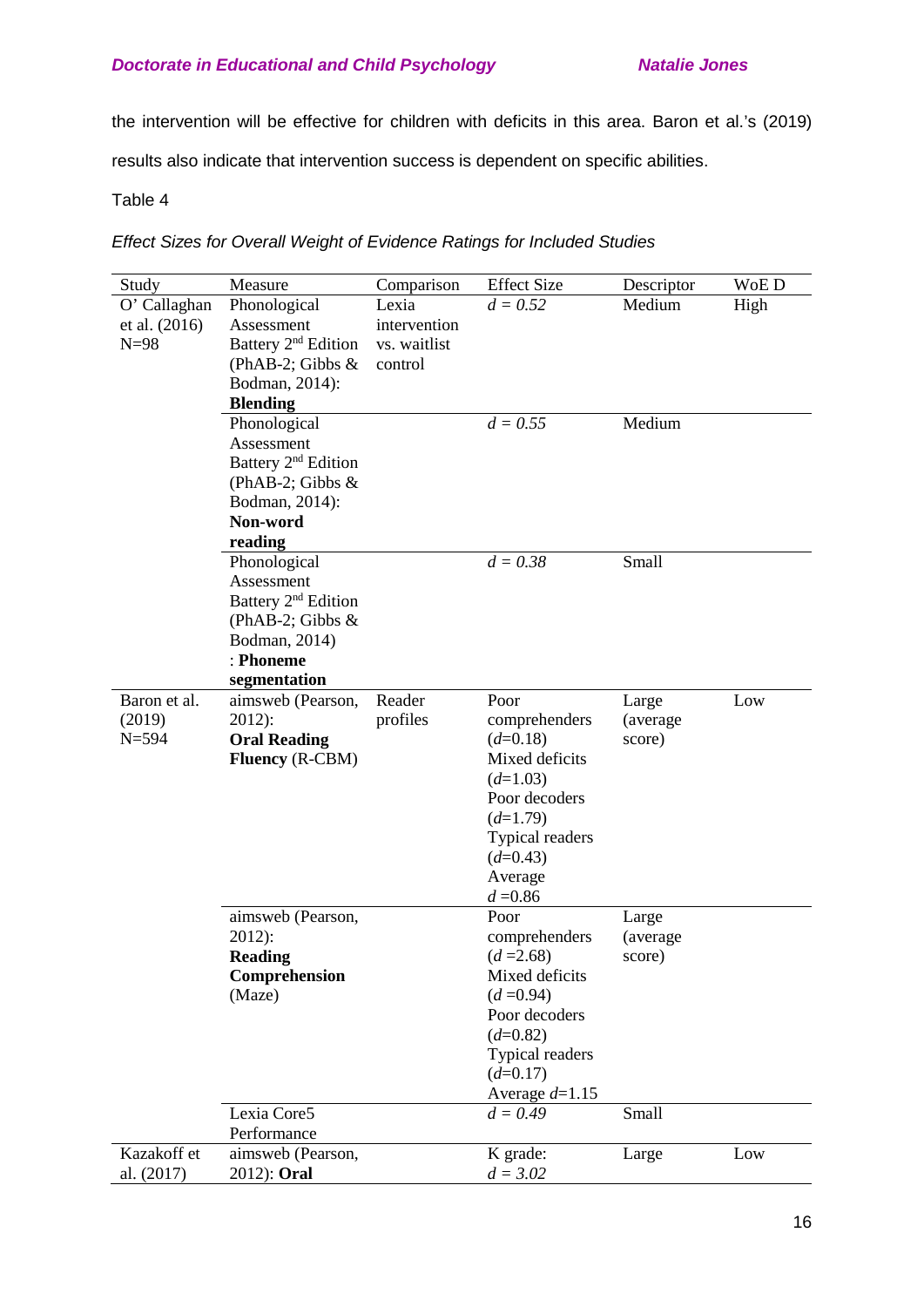| $N = 884$           | <b>Reading Fluency</b>          |                            | $1st$ grade:           |                                     |      |
|---------------------|---------------------------------|----------------------------|------------------------|-------------------------------------|------|
|                     | $(R-CBM)$                       |                            | $d = 2.82$             |                                     |      |
|                     |                                 |                            |                        |                                     |      |
|                     |                                 |                            | $2nd$ - $5th$ grade:   |                                     |      |
|                     |                                 |                            | $d = 1.76$             |                                     |      |
| Study               | Measure                         | Comparison                 | <b>Effect Size</b>     | Descriptor                          | WoED |
| Schechter et        | Group Reading                   | Blended                    | $d = .09$              | Small                               | High |
| al. (2015)          | Assessment and                  | learning vs                |                        |                                     |      |
| $N=83$              | Diagnostic                      | non-blended                |                        |                                     |      |
|                     | Evaluation                      | learning                   |                        |                                     |      |
|                     | (GRADE;                         | (Lexia as                  |                        |                                     |      |
|                     | Williams, 2001):                | online                     |                        |                                     |      |
|                     | <b>Vocabulary</b>               | component)                 |                        |                                     |      |
|                     | <b>Group Reading</b>            |                            | $d = .52$              | Medium                              |      |
|                     | Assessment and                  |                            |                        |                                     |      |
|                     | Diagnostic                      |                            |                        |                                     |      |
|                     | Evaluation                      |                            |                        |                                     |      |
|                     | (GRADE;                         |                            |                        |                                     |      |
|                     | Williams, 2001):                |                            |                        |                                     |      |
|                     | Comprehension                   |                            |                        |                                     |      |
| Prescott et al.     | Group Reading<br>Assessment and | Blended                    | K grade:<br>$d = 2.78$ | All large<br>except 4 <sup>th</sup> | Low  |
| (2018)<br>$N = 641$ | Diagnostic                      | learning vs<br>non-blended |                        | grade                               |      |
|                     | Evaluation                      | learning                   | $1st$ grade:           |                                     |      |
|                     | (GRADE;                         | (Lexia as                  | $d = 1.15$             |                                     |      |
|                     | Williams, 2001):                | online                     |                        |                                     |      |
|                     | <b>Composite score</b>          | component)                 | $2nd$ grade:           |                                     |      |
|                     |                                 |                            | $d = 1.31$             |                                     |      |
|                     |                                 |                            |                        |                                     |      |
|                     |                                 |                            | $3rd$ grade:           |                                     |      |
|                     |                                 |                            | $d = 0.92$             |                                     |      |
|                     |                                 |                            |                        |                                     |      |
|                     |                                 |                            |                        |                                     |      |
|                     |                                 |                            | $4th$ grade:           |                                     |      |
|                     |                                 |                            | $d = 0.13$             |                                     |      |
|                     |                                 |                            | $5th$ grade:           |                                     |      |
|                     |                                 |                            | $d = 0.88$             |                                     |      |
|                     |                                 |                            |                        |                                     |      |
|                     |                                 |                            |                        |                                     |      |
| Macaruso et         | Group Reading                   | No                         | All students:          | Large                               | Low  |
| al. (2019)          | Assessment and                  | comparison                 | $d = 1.87$             |                                     |      |
| $N = 83$            | Diagnostic                      |                            |                        |                                     |      |
|                     | Evaluation                      |                            | Struggling             |                                     |      |
|                     | (GRADE;                         |                            | readers:               |                                     |      |
|                     | Williams, 2001):                |                            | $d = 2.24$             |                                     |      |
|                     | <b>Composite score</b>          |                            |                        |                                     |      |

*Note.* Effect size descriptors for *d* (Cohen, 1988): small, *d* = 0.2; medium, *d* = 0.5; large, *d* = 0.8; K (Kindergarten)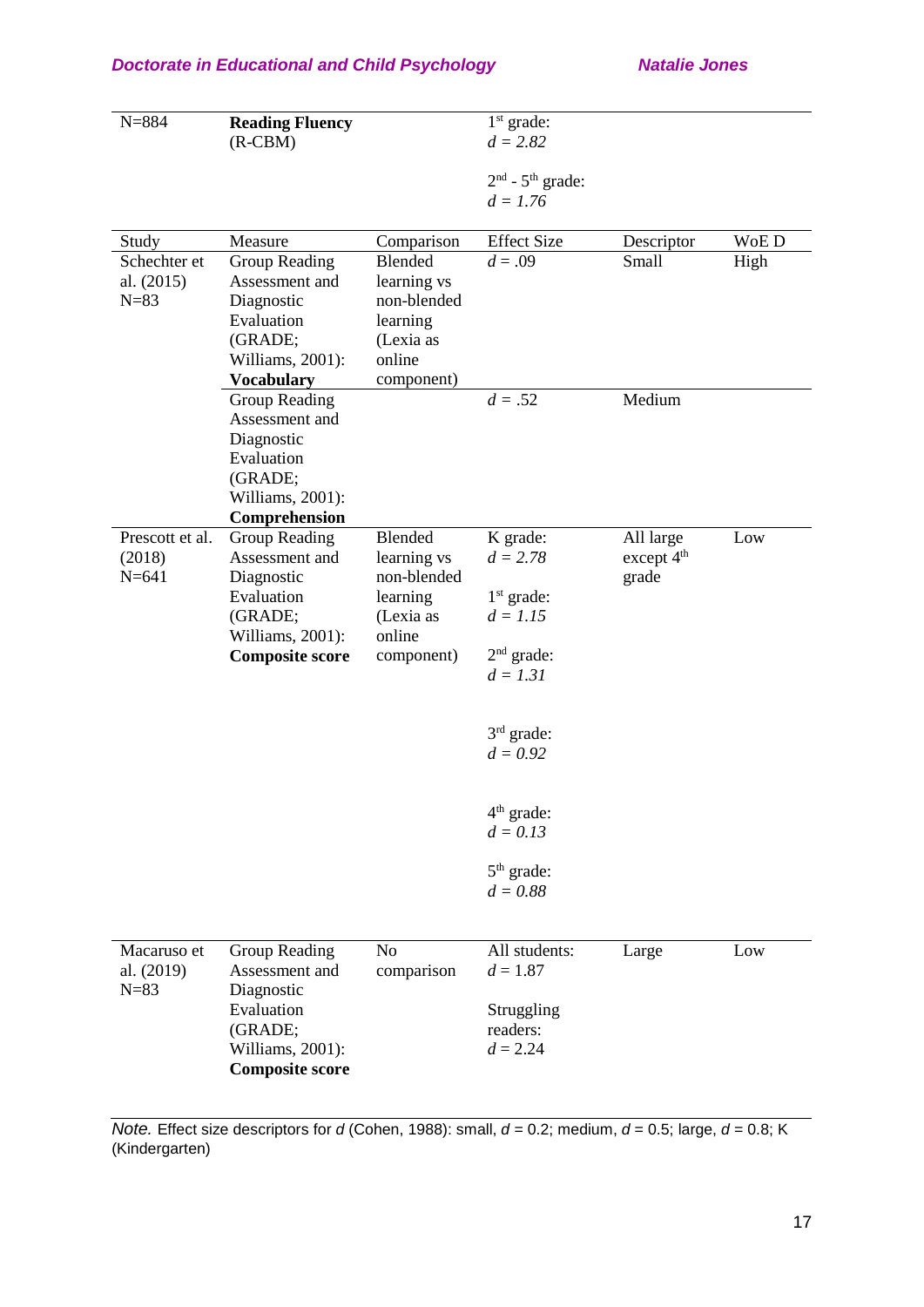### **Conclusions and Recommendations**

The purpose of this review was to evaluate the effectiveness of Lexia on improving children's reading skill. In line with claims on the Lexia website, the studies that were included in this review do show that the intervention has a positive impact on reading skills as demonstrated by statistically significant results and mainly medium-high effect sizes. However, this review found that the majority of the studies did not use a randomised control trial, which limited answers around effectiveness, and which contributed to four out of the six studies achieving a low overall weight of evidence assessment. Caution needs to be applied to interpretation of findings in these studies due to validity issues that can be inherent within the one-group pretest-posttest design (Barker, Pistrang, & Elliot, 2016). So although the results from this review are promising, the educational significance is still limited. Further experimental research needs to be carried out with control or comparison groups to rule out potentially confounding variables (such as school effect or concurrent literacy interventions) and also examine which specific elements of the intervention are likely to be most responsible for reading improvements. This would further reinforce the positive findings from the O'Callaghan et al. (2016) and Schechter et al. (2015) which received high overall weight of evidence scorings due to their methodological soundness and relevance to the review question.

Moreover, questions arise from the review about the importance of fidelity of implementation and inclusion of offline paper resources which are used alongside adult support for children who need additional support. The results were not conclusive as improvements were identified with inclusion and exclusion of these additional resources; future studies would need to explore the practicalities and benefits of their inclusion.

The review also provides evidence that Lexia could be an effective intervention for children with low socio-economic status as just over three-quarters of the participants were receiving free school meals which is a promising result considering the known trajectory of these students, and the increased cuts in school funding.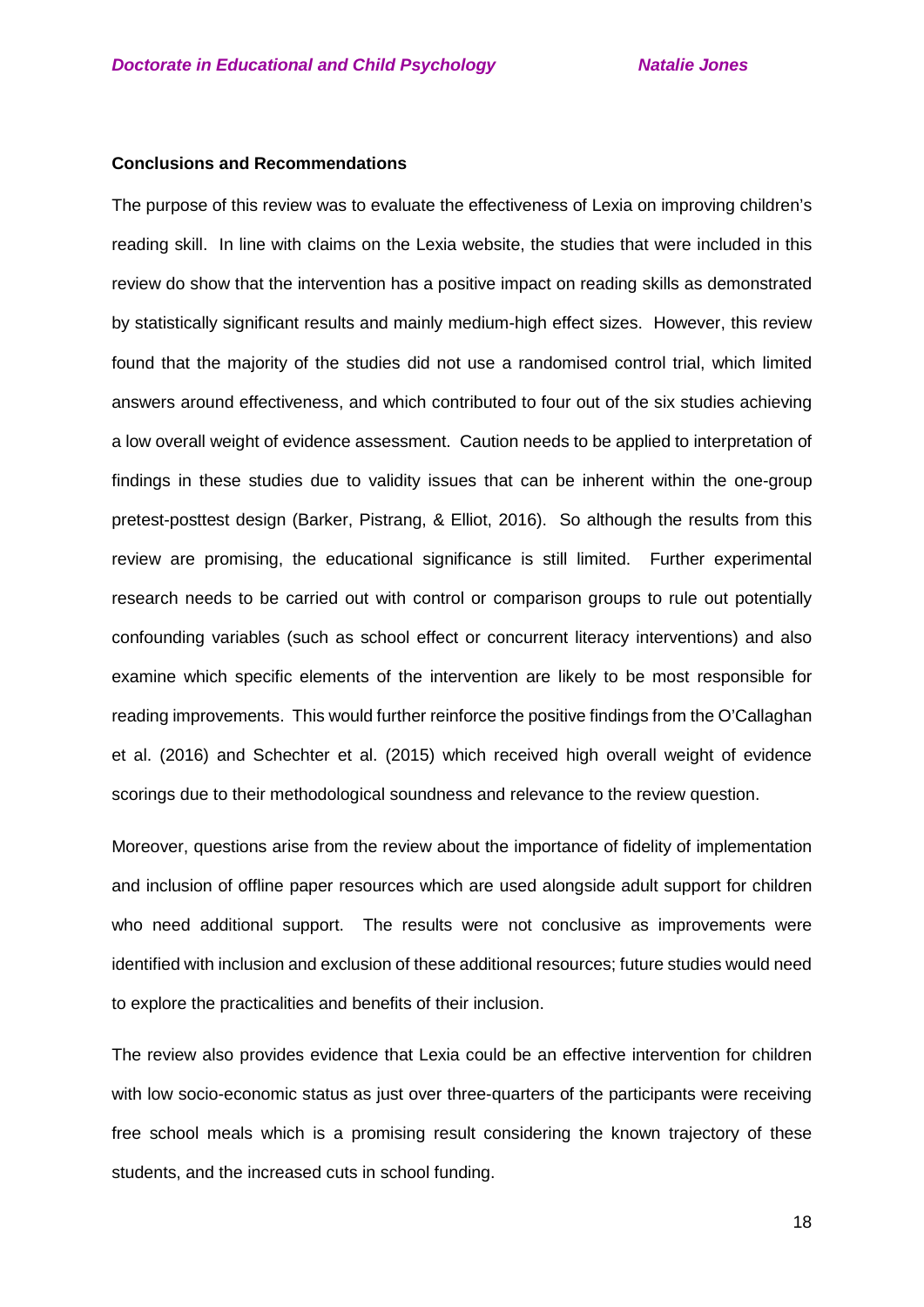### *Limitations*

Sources of bias may have impacted on the results; Lexia Learning is committed to producing products that are evidence-based and as a result funded five out of the six studies which were carried out by researchers employed by Lexia Learning. This is acknowledged in the studies but has been identified as a source of conflict within the pharmaceutical industry (Lundh, Lexchin, Mintzes, Schroll, & Bero, 2017), with further independent studies needed to corroborate the current findings. A further limitation is the small number of studies which were included in the review, and that the evidence for the effectiveness of the intervention in UK schools is limited to one study. The context, curriculum and school populations differ between the US and the UK, and as such the US studies are harder to generalise (Nind et al., 2005). The Education Endowment Fund (EEF) are currently investigating the effectiveness of Lexia through randomised control trials in more than 50 UK schools which will add valuable evidence to the effectiveness of the intervention in the UK.

Many of the studies included children who had English as an Additional Language, with promising results indicating that the intervention could support them (Kazakoff et al., 2017; Prescott et al., 2018. Schechter et al., 2015). However, the sample sizes of these groups were too small, or their results could not be extrapolated from the main population. Specific focus on this population was not included within the scope of this review but would be interesting to focus on in a future review. The limited impact of Lexia on children with poor phonological working memory (O'Callaghan et al., 2016) and the differentiated effects found by Baron et al., (2019) also points to future research assessing the effectiveness of Lexia for different groups of learners to ensure that schools make informed decisions about appropriate provision.

A further limitation of the reviewed studies was omitted evaluation of children and teacher's views about the intervention which could potentially impact on motivation and implementation.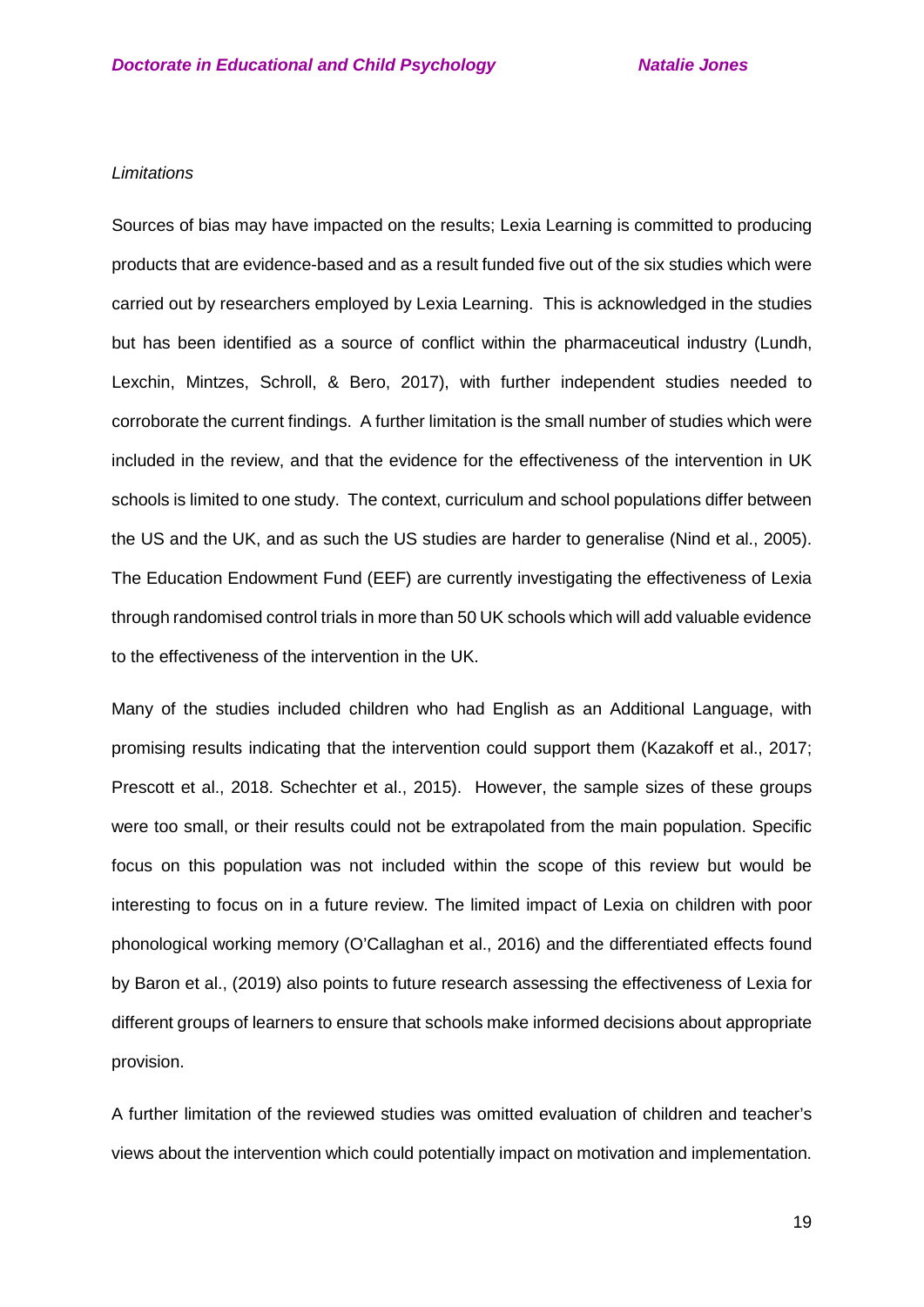Schechter et al., (2015) include teacher interviews which provide useful evidence, but even that does not highlight how teachers embed the intervention in their existing routine which has been found to be a key factor in successful intervention outcome (Outhwaite, Gulliford and Pitchford, 2019).

# *Final conclusion*

Lexia is a promising intervention which could have educational significance due to the potential learning benefits for children, including those from families with lower socio-economic status. However, it still needs to be recommended with caution due to the majority of the research having been carried out in the US, and the lack of randomised control trials which limits understanding about the effectiveness of the intervention on reading outcomes.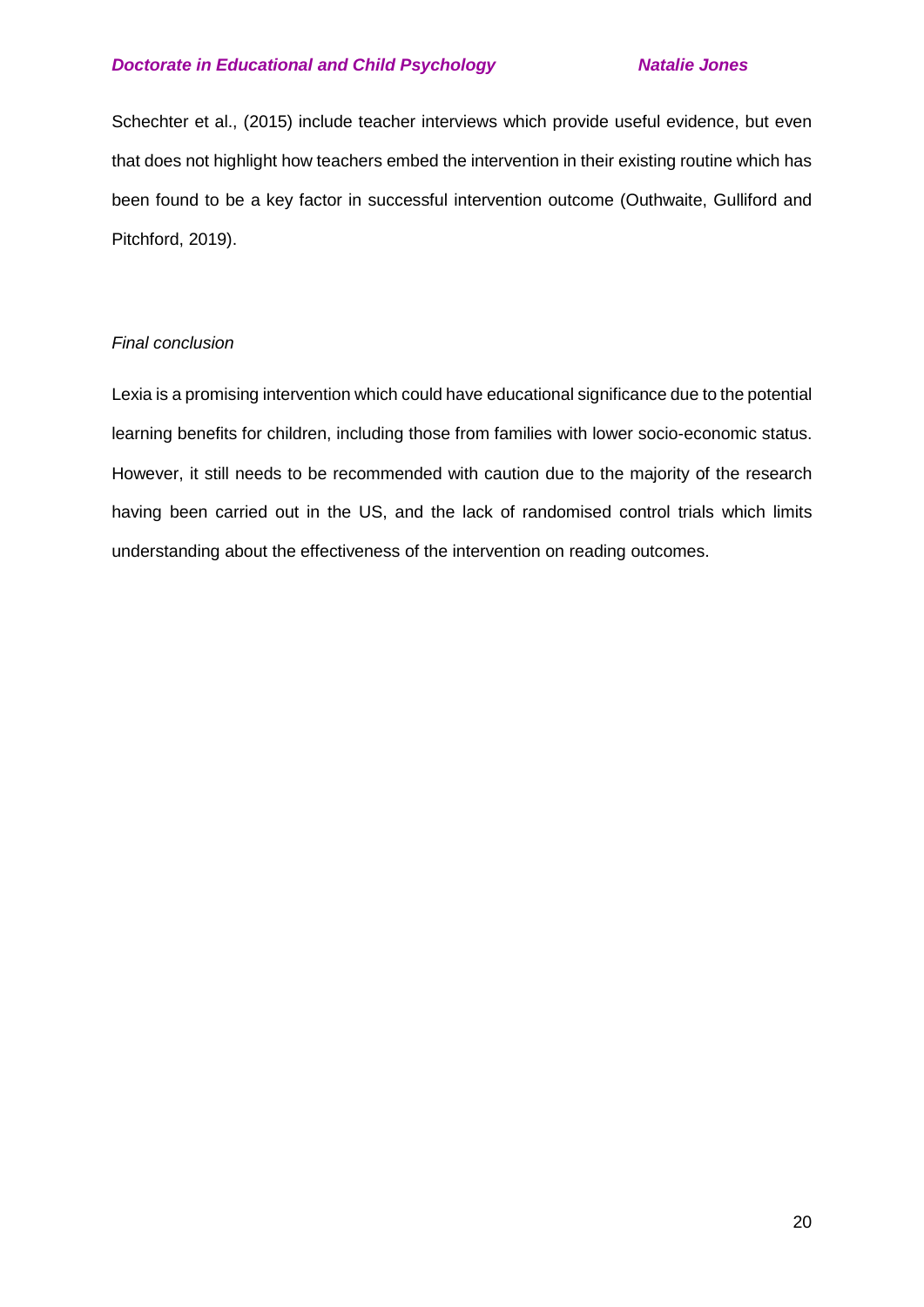# **References**

Baisley, A., (2019). Analysis of School Funding Announcements September 2019. UNISON, 2019. Retrieved from: [https://www.unison.org.uk/content/uploads/2019/10/Analysis-of-](https://www.unison.org.uk/content/uploads/2019/10/Analysis-of-Government-funding-announcements-20191014b.pdf)[Government-funding-announcements-20191014b.pdf](https://www.unison.org.uk/content/uploads/2019/10/Analysis-of-Government-funding-announcements-20191014b.pdf)

Barker, C., Pistrang, N., & Elliott, R. (2016). Research methods in clinical psychology : An introduction for students and practitioners / Chris Barker and Nancy Pistrang, University College London and Robert Elliott, University of Strathclyde. (3rd ed.).

Baron, L., Hogan, T., Schechter, R., Hook, P., & Brooke, E. (2019). Can educational technology effectively differentiate instruction for reader profiles? Reading and Writing, 32(9), 2327-2352.

Cheung, A., & Slavin, R. (2013). Effects of Educational Technology Applications on Reading Outcomes for Struggling Readers: A Best‐Evidence Synthesis. *Reading Research Quarterly, 48*(3), 277-299.

Cohen, J. (1988). Statistical Power Analysis for the Behavioral Sciences (2nd ed.). Hillsdale, NJ: Lawrence Erlbaum Associates, Publishers

Duff, F., Hulme, C., Grainger, K., Hardwick, S., Miles, J., & Snowling, M. (2014). Reading and language intervention for children at risk of dyslexia: A randomised controlled trial. *Journal of Child Psychology and Psychiatry, 55*(11), 1234-1243.

Dunlap, W. P., Cortina, J. M., Vaslow, J. B., and Burke, M. J. (1996). Meta-analysis of experiments with matched groups or repeated measures designs. *Psychology Methods* 1, 170–177.

Gersten, R., Fuchs, L., Compton, D., Coyne, M., Greenwood, C., & Innocenti, M. (2005). Quality Indicators for Group Experimental and Quasi-Experimental Research in Special Education. *Exceptional Children, 71*(2), 149-164.

Gibbs, S., & Bodman, S. (2014). *Phonological assessment battery* ( 2nd ed.). London, UK: GL Assessment.

Gilbert. L., L, Teravainen, A, Clark. C, and Shaw, S. (2018) Literacy and life expectancy: An evidence review exploring the link between literacy and life expectancy in England through health and socioeconomic factors. National Literacy Trust, London.

Gough, P. B., & Tunmer, W. E. (1986). Decoding, Reading, and Reading Disability. *Remedial and Special Education*, *7*(1), 6–10.

Harden, A., & Gough, D. (2012). Quality and Relevance Appraisal. In D. Gough, S. Oliver, & J. Thomas (Eds.). An Introduction to Systematic Reviews, 153–178, London: Sage

Higgins, S. et al. (2017) Sutton Trust - Education Endowment Foundation Early Years Toolkit: [Communication and language approaches,](https://educationendowmentfoundation.org.uk/evidence-summaries/early-years-toolkit/communication-and-language-approaches/) London: EEF.

Kazakoff, E., Macaruso, R., & Hook, P. (2018). Efficacy of a blended learning approach to elementary school reading instruction for students who are English Learners. Educational Technology Research and Development, 66(2), 429-449.

Lakens, D. (2013). Calculating and reporting effect sizes to facilitate cumulative science: A practical primer for t-tests and ANOVAs. *Frontiers in Psychology, 4*, 863.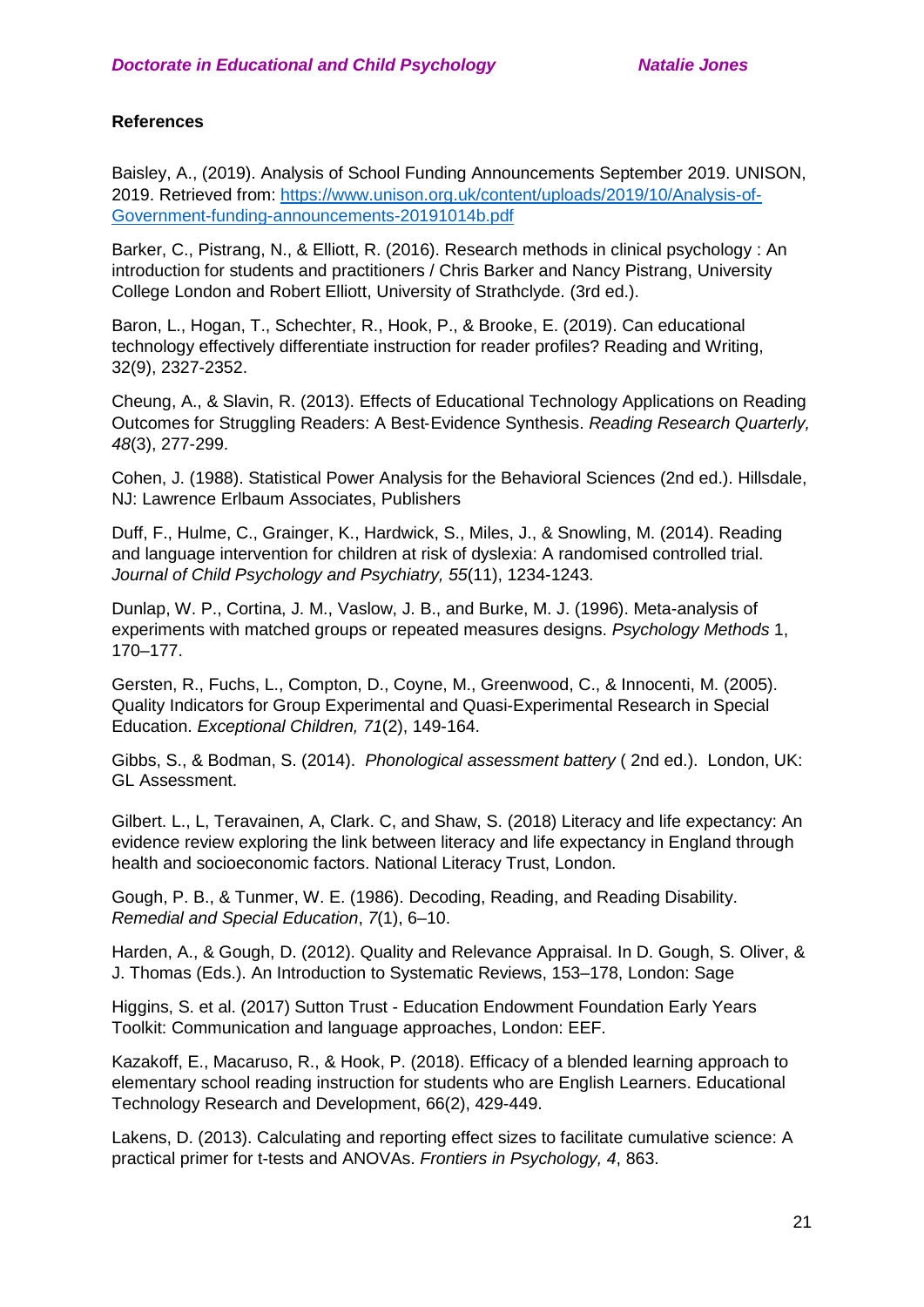Lundh, A., Lexchin, J., Mintzes, B., Schroll, J., & Bero, L. (2017). Industry sponsorship and research outcome. *Cochrane Database Of Systematic Reviews, 2*(2), MR000033.

Macaruso, P. & Rodman, A. (2011) Efficacy of Computer-Assisted Instruction for the Development of Early Literacy Skills in Young Children, Reading Psychology, 32:2, 172-196

Macaruso, P., & Walker, A. (2008). The Efficacy of Computer-Assisted Instruction for Advancing Literacy Skills in Kindergarten Children. Reading Psychology, 29(3), 266-287.

Macaruso, P., Wilkes, S., Franzén, S., & Schechter, R. (2019). Three-Year Longitudinal Study: Impact of a Blended Learning Program-Lexia® Core5® Reading-on Reading Gains in Low-SES Kindergarteners. Computers in the Schools, 36(1), 2-18.

Mackay, T. (2002). The Future of Educational Psychology. *Educational Psychology in Practice, 18*(3), 245-253.

McMurray, S. (2013). An evaluation of the use of Lexia Reading software with children in Year 3, Northern Ireland (6‐ to 7‐year olds. Journal of Research in Special Educational Needs, 13(1), 15-25.

Melby-Lervåg, M., Lyster, S., & Hulme, C. (2012). Phonological Skills and Their Role in Learning to Read: A Meta-Analytic Review. *Psychological Bulletin, 138*(2), 322-352.

Melby‐Lervåg, M., & Lervåg, A. (2014). Effects of Educational Interventions Targeting Reading Comprehension and Underlying Components. *Child Development Perspectives, 8*(2), 96-100.

Mercer, N. and Fisher, E. (1997) Scaffolding through talk. In R. Wegerif and P. Scrimshaw (Eds.), *Computers and Talk in the Primary Classroom,* (pp.196-210). Clevedon: Multilingual Matters.

NCS Pearson, Inc. (2012).aimsweb Technical Manual. Bloomington, MN: NCS Pearson, Inc.

Nind, M., and Wearmouth, J. (2005) *A systematic review of pedagogical approaches that can effectively include children with special educational needs in mainstream classrooms with a particular focus on peer group interactive approaches* London, UK. EPPI-Centre Research Evidence in Education Library

O'Brien, B., Habib, M., & Onnis, L. (2019). Technology-Based Tools for English Literacy Intervention: Examining Intervention Grain Size and Individual Differences. *Frontiers in Psychology, 10*, 2625.

O'Callaghan, P., McIvor, A., McVeigh, C., & Rushe, T. (2016). A randomized controlled trial of an early-intervention, computer-based literacy program to boost phonological skills in 4- to 6-year-old children. The British Journal of Educational Psychology, 86(4), 546-558.

Outhwaite, L, Gulliford, A, & Pitchford, N. (2019). A new methodological approach for evaluating the impact of educational intervention implementation on learning outcomes. *International Journal of Research and Method in Education (2019) (In Press)*

Petticrew, M., & Roberts, H. (2006). *Systematic reviews in the social sciences: A practical guide.* Malden, Mass. Oxford: Blackwell.

Picton, I. (2019). Teachers' use of technology to support literacy in 2018. National Literacy Trust. London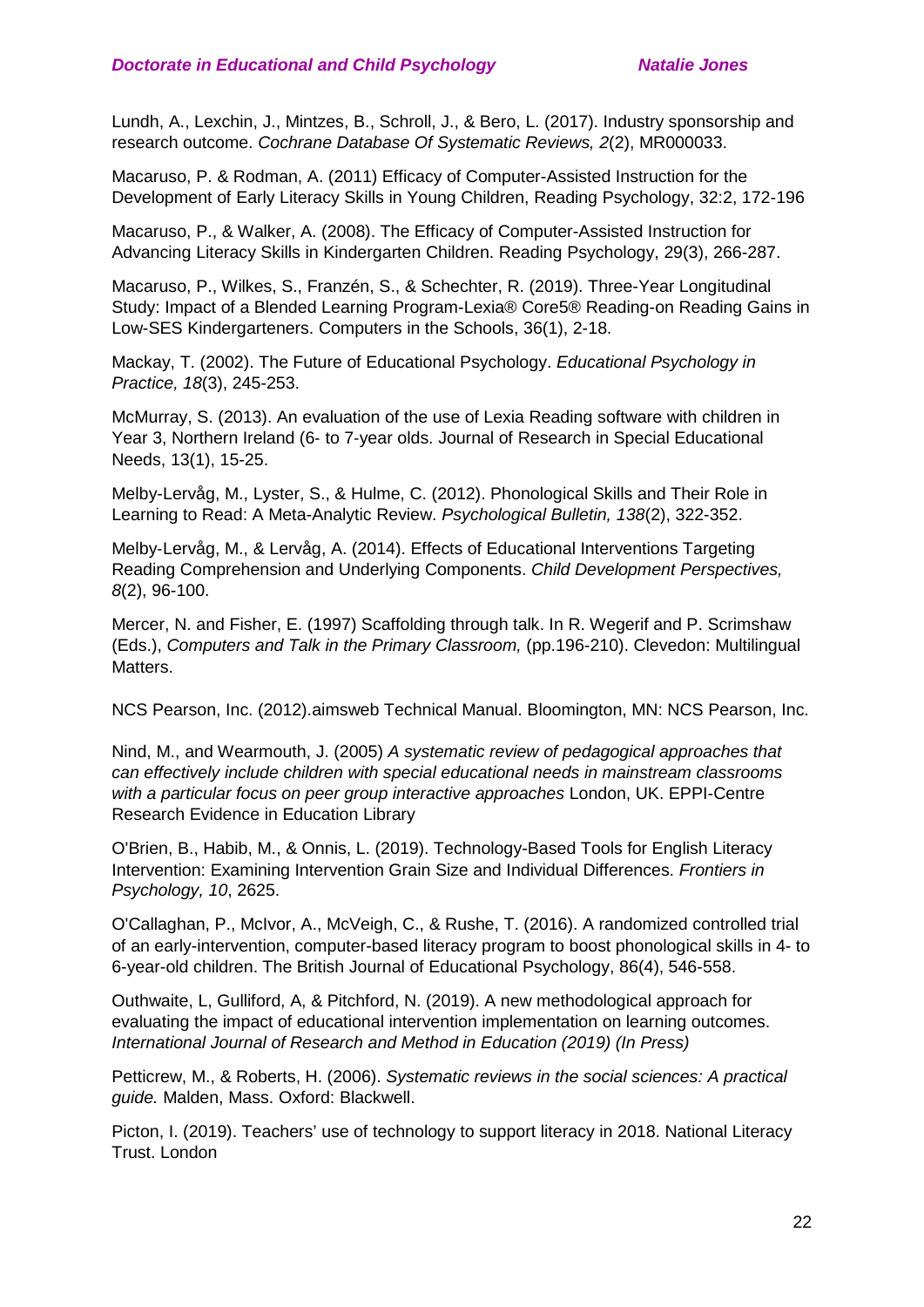Prescott, J., Bundschuh, K., Kazakoff, E., & Macaruso, P. (2018). Elementary school-wide implementation of a blended learning program for reading intervention. The Journal of Educational Research, 111(4), 497-506.

Rose, J. (2006) *Independent Review of the Teaching of Early Reading*. Nottingham: DfES Publications.

Schechter, R., Macaruso, P., Kazakoff, E., & Brooke, E. (2015). Exploration of a Blended Learning Approach to Reading Instruction for Low SES Students in Early Elementary Grades. Computers in the Schools, 32(3-4), 183-200.

Slavin, R., Lake, C., Davis, S., & Madden, N. (2011). Effective Programs for Struggling Readers: A Best-Evidence Synthesis. *Review of Educational Research*, *6*(1), 1-26.

Vygotsky, L. S. (1978). *Mind in society: The development of higher psychological processes*. Cambridge, MA: Harvard University Press.

Williams, K. T. (2001). *Group reading assessment and diagnostic evaluation.* Circle Pines, MN: American Guidance Service.

Wood, D., Bruner, J., & Ross, G. (1976). The role of tutoring in problem solving. *Journal of Child Psychology and Child Psychiatry*, 17, 89−100

Wright Group. (n.d.). *Reading, the Digital Classroom and LEAD 21.* Retrieved from https://www.frontiercsd.org/cms/lib/NY19000265/centricity/domain/20/research-basereading-digital-classroom.pdf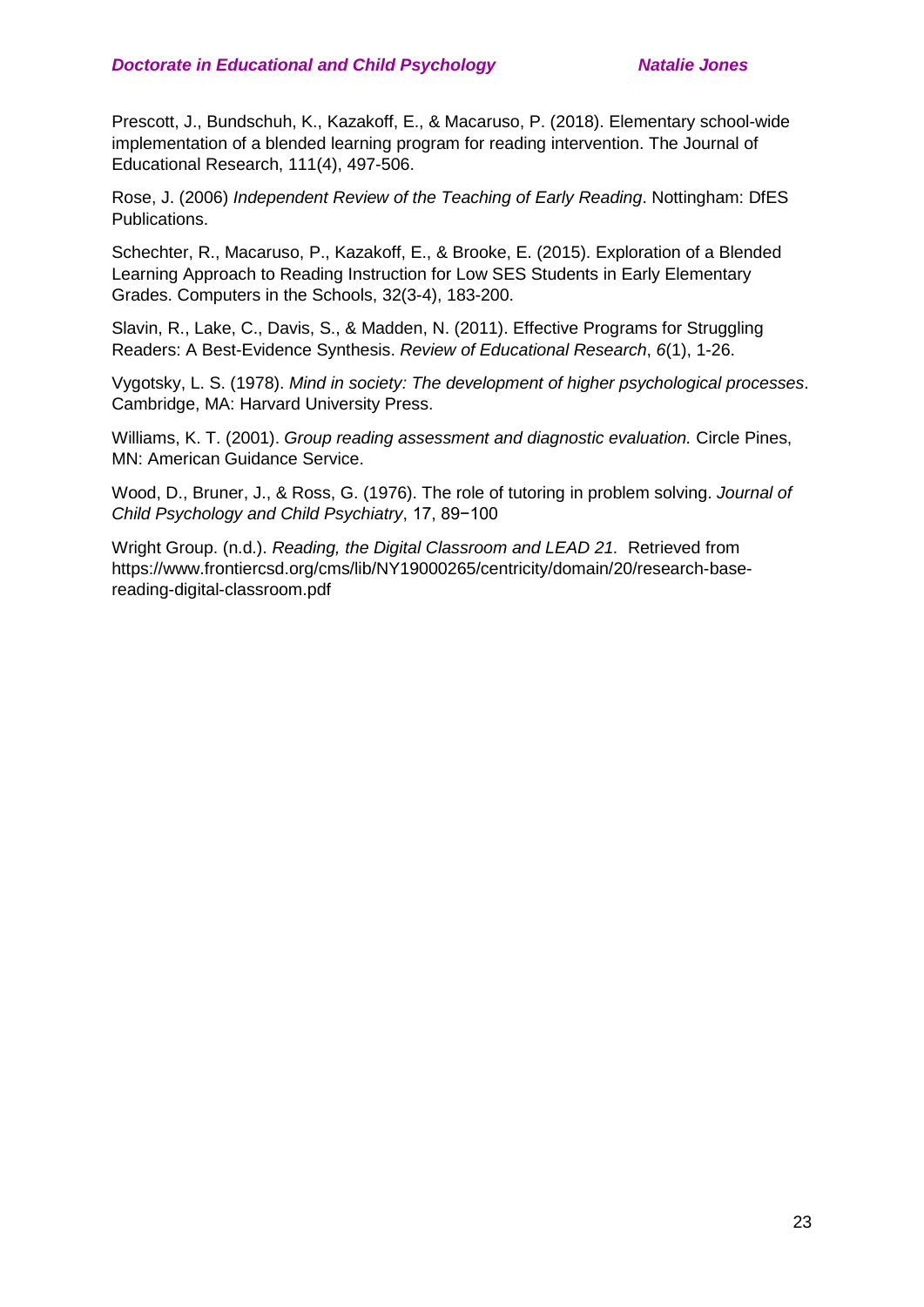# **Appendices**

# **APPENDIX A**

Table 1

*Studies Excluded After Full Text Screening*

| Study                                                                                                                                                                                                                           | <b>Exclusion Criteria</b>                                                                                                                      |
|---------------------------------------------------------------------------------------------------------------------------------------------------------------------------------------------------------------------------------|------------------------------------------------------------------------------------------------------------------------------------------------|
| McMurray, S. (2013). An evaluation of the use of Lexia Reading software<br>with children in Year 3, Northern Ireland (6- to 7-year olds. Journal of<br>Research in Special Educational Needs, 13(1), 15-25.                     | <b>Intervention: Studies</b><br>that do not use Lexia®<br>Core5 <sup>®</sup>                                                                   |
| Regan, K., Berkeley, S., Hughes, M., & Kirby, S. (2014). Effects of<br>Computer-Assisted Instruction for Struggling Elementary Readers With<br>Disabilities. The Journal of Special Education, 48(2)                            |                                                                                                                                                |
| Macaruso, P. & Rodman, A. (2011) Benefits of Computer-Assisted<br>Instruction to Support Reading Acquisition in English Language Learners,<br>Bilingual Research Journal, 34:3, 301-315                                         |                                                                                                                                                |
| Macaruso, P. & Rodman, A. (2011) Efficacy of Computer-Assisted<br>Instruction for the Development of Early Literacy Skills in Young<br>Children, Reading Psychology, 32:2, 172-196                                              |                                                                                                                                                |
| Macaruso, P., Hook, P., & McCabe, R. (2006). The efficacy of computer-<br>based supplementary phonics programs for advancing reading skills in at-<br>risk elementary students. Journal of Research in Reading, 29(2), 162-172. |                                                                                                                                                |
| Macaruso, P., & Rodman, A. (2009). Benefits of computer-assisted<br>instruction for struggling readers in middle school. European Journal of<br>Special Needs Education, 24(1), 103-113.)                                       |                                                                                                                                                |
| Macaruso, P., & Walker, A. (2008). The Efficacy of Computer-Assisted<br>Instruction for Advancing Literacy Skills in Kindergarten Children.<br>Reading Psychology, 29(3), 266-287.                                              |                                                                                                                                                |
| What Works Clearinghouse (2009). Lexia Reading. What Works<br>Clearinghouse Intervention Report. What Works Clearinghouse.                                                                                                      | Study design: Study<br>does not collect any<br>pre- and post-<br>measures of<br>intervention impact;<br>meta-analyses or<br>systematic reviews |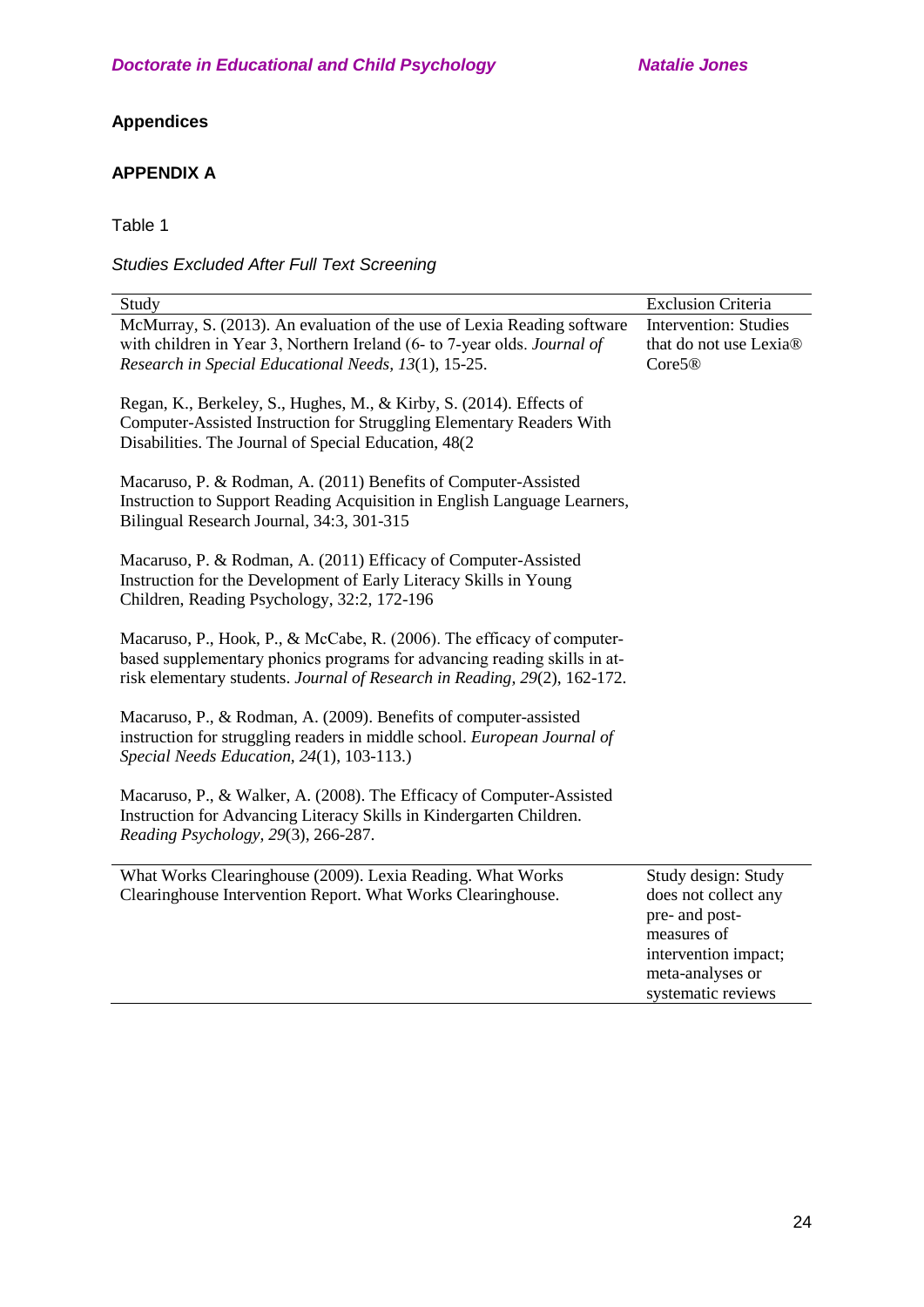# **APPENDIX B**

*Description of Studies Included in Review*

| Author<br>O'Callaghan<br>et al. (2016) | Country<br>UK | Sample<br>Year 1 and 2<br>children in<br>Northern Ireland<br>$N = 98$<br>$N = 49$<br>(Intervention)<br>$N = 49$<br>(Wait-list<br>control) | Design<br>RCT with a<br>2-month<br>follow-up<br>and a no<br>treatment<br>wait-list<br>control<br>group | Intervention<br>8-week block of<br>daily access to<br>Lexia Reading<br>Core5                                                                                                                                                                                                                       | Measures<br>Phonological<br><b>Assessment Battery</b><br>2 <sup>nd</sup> Edition(PhAB-<br>2)<br>Included sub-tests:<br>Blending, Non-<br>Word Reading,<br>Phoneme<br>Segmentation and<br>Phonological<br><b>Working Memory</b>                                                                                                                  |
|----------------------------------------|---------------|-------------------------------------------------------------------------------------------------------------------------------------------|--------------------------------------------------------------------------------------------------------|----------------------------------------------------------------------------------------------------------------------------------------------------------------------------------------------------------------------------------------------------------------------------------------------------|-------------------------------------------------------------------------------------------------------------------------------------------------------------------------------------------------------------------------------------------------------------------------------------------------------------------------------------------------|
| Baron et al.<br>(2019)                 | <b>USA</b>    | $N = 594$<br>$3rd$ grade (age 8)                                                                                                          | One group<br>pretest-<br>posttest<br>design                                                            | 6 month block<br>of Lexia Core 5<br>implemented<br>alongside<br>traditional<br>classroom<br>instruction as<br>part of blended<br>learning. Focus<br>on effects of<br>Lexia for<br>different reader<br>profiles (Mixed<br>Deficits, Poor<br>Comprehenders,<br>Poor Decoders,<br>Typical<br>Readers) | aimsweb (Pearson,<br>2012) including<br>Reading<br>Curriculum-Based<br>Measure (R-CBM)<br>- measures oral<br>word reading<br>fluency and<br>Reading Maze Test<br>$(Maze)$ – measures<br>reading<br>comprehension.<br>Improvement in<br>Lexia Core 5 used<br>as an additional<br>measure<br>Measured at two<br>time points (Fall<br>and Spring). |
| Schechter et<br>al. (2015)             | <b>USA</b>    | $N = 83$<br>$N = 45$<br>(Intervention)<br>$N = 38$<br>(Control)<br>$1st$ and $2nd$ grade<br>children                                      | RCT with no<br>follow-up                                                                               | 8 month<br>intervention<br>using Lexia<br>Core 5<br>alongside<br>traditional<br>classroom<br>instruction as<br>part of blended<br>learning.                                                                                                                                                        | <b>Group Reading</b><br>Assessment and<br>Diagnostic<br>Evaluation<br>(GRADE)<br>(Williams, 2001)<br><b>Measures</b><br>Vocabulary (Word<br>Reading and Word<br>Meaning) and<br>Comprehension<br>(Sentence                                                                                                                                      |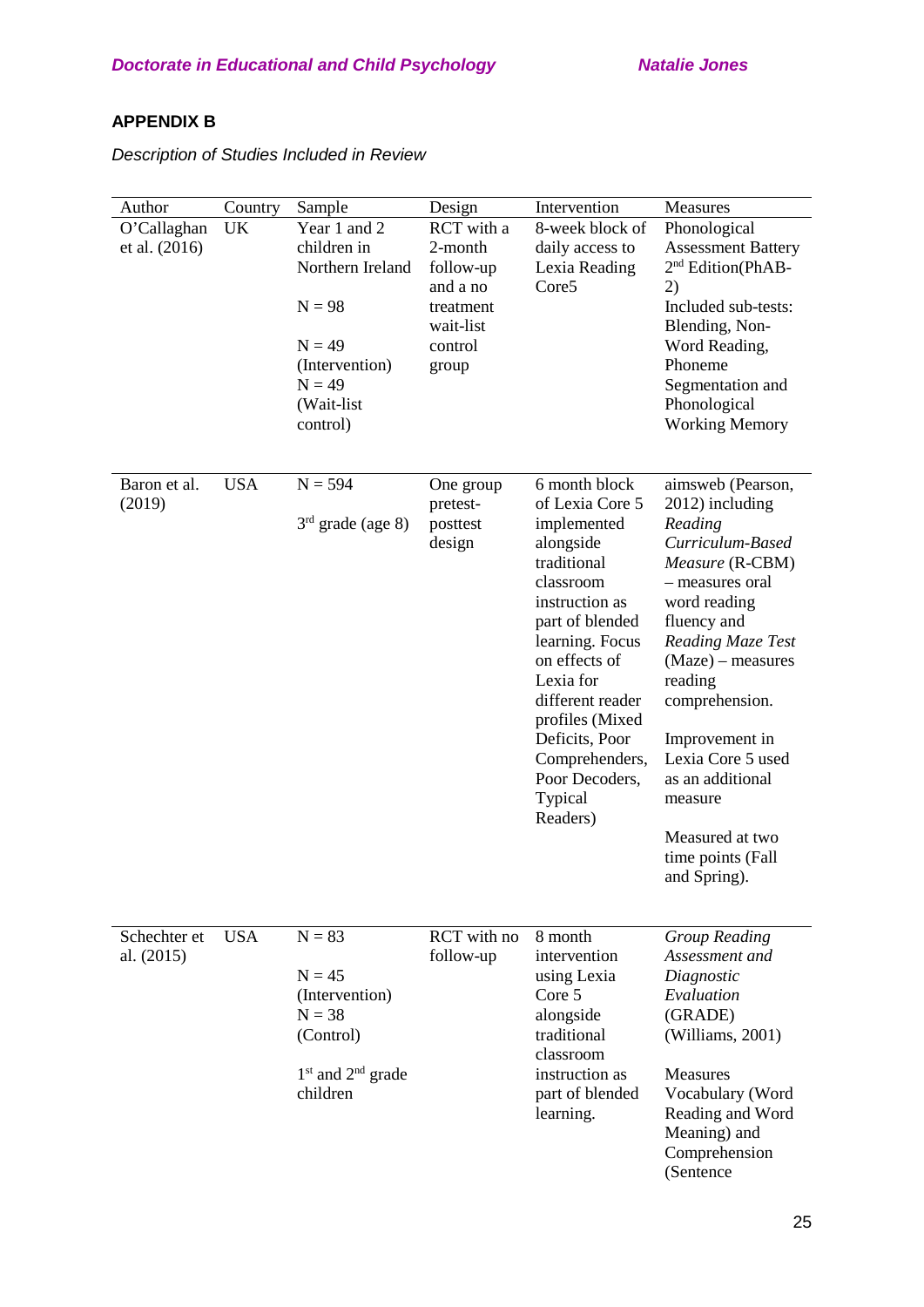Comprehension and Passage Comprehension)

| Prescott et<br>al. (2018)    | <b>USA</b> | $N = 641$<br>Kindergarten N<br>$= 84$<br>$1st$ grade N =<br>111<br>$2nd$ grade N =<br>109<br>$3^{rd}$ grade N =<br>126<br>$4th$ grade N =<br>103<br>$5th$ grade N =<br>108                                               | One group<br>pretest-<br>posttest<br>design | Lexia Core 5<br>used for<br>average of<br>28.56 weeks<br>alongside<br>traditional<br>classroom<br>instruction as<br>part of blended<br>learning. | <b>Group Reading</b><br>Assessment and<br>Diagnostic<br>Evaluation<br>(GRADE)<br>(Williams, 2001)                                                                                                                                                                |
|------------------------------|------------|--------------------------------------------------------------------------------------------------------------------------------------------------------------------------------------------------------------------------|---------------------------------------------|--------------------------------------------------------------------------------------------------------------------------------------------------|------------------------------------------------------------------------------------------------------------------------------------------------------------------------------------------------------------------------------------------------------------------|
| Macaruso et<br>al.<br>(2019) | <b>USA</b> | Tracked<br>children from<br>start of<br>Kindergarten to<br>the end of 2 <sup>nd</sup><br>grade<br>$1st$ year of study<br>(K)<br>$N = 83$<br>$2nd$ year of study<br>(1)<br>$N=68$<br>$3rd$ year of study<br>(2)<br>$N=68$ | Longitudinal<br>study                       | Lexia Core 5<br>alongside<br>traditional<br>classroom<br>instruction as<br>part of blended<br>learning.                                          | <b>Group Reading</b><br>Assessment and<br>Diagnostic<br>Evaluation<br>(GRADE)<br>(Williams, 2001)                                                                                                                                                                |
| Kazakoff et<br>al. (2017)    | <b>USA</b> | Y1 study sample<br>$N = 884$<br>$K = 82$<br>$1 = 244$<br>$2 = 146$<br>$3 = 170$<br>$4 = 140$<br>$5 = 102$<br>Year 2 sample<br>$N=130$ (from<br>original sample<br>from previous<br>year)                                 | Quasi-<br>experimental                      | Lexia Core 5<br>alongside<br>traditional<br>classroom<br>instruction as<br>part of blended<br>learning.                                          | aimsweb (Pearson,<br>2012)<br>$K$ – used aimsweb<br><b>Letter Naming</b><br>Fluency (LNF); 1 <sup>st</sup><br>grade used<br>Nonsense Word<br>Fluency (NWF) and<br>$2nd$ through $5th$<br>grade used R-CBM<br>(Reading<br><b>Curriculum Based</b><br>measurement) |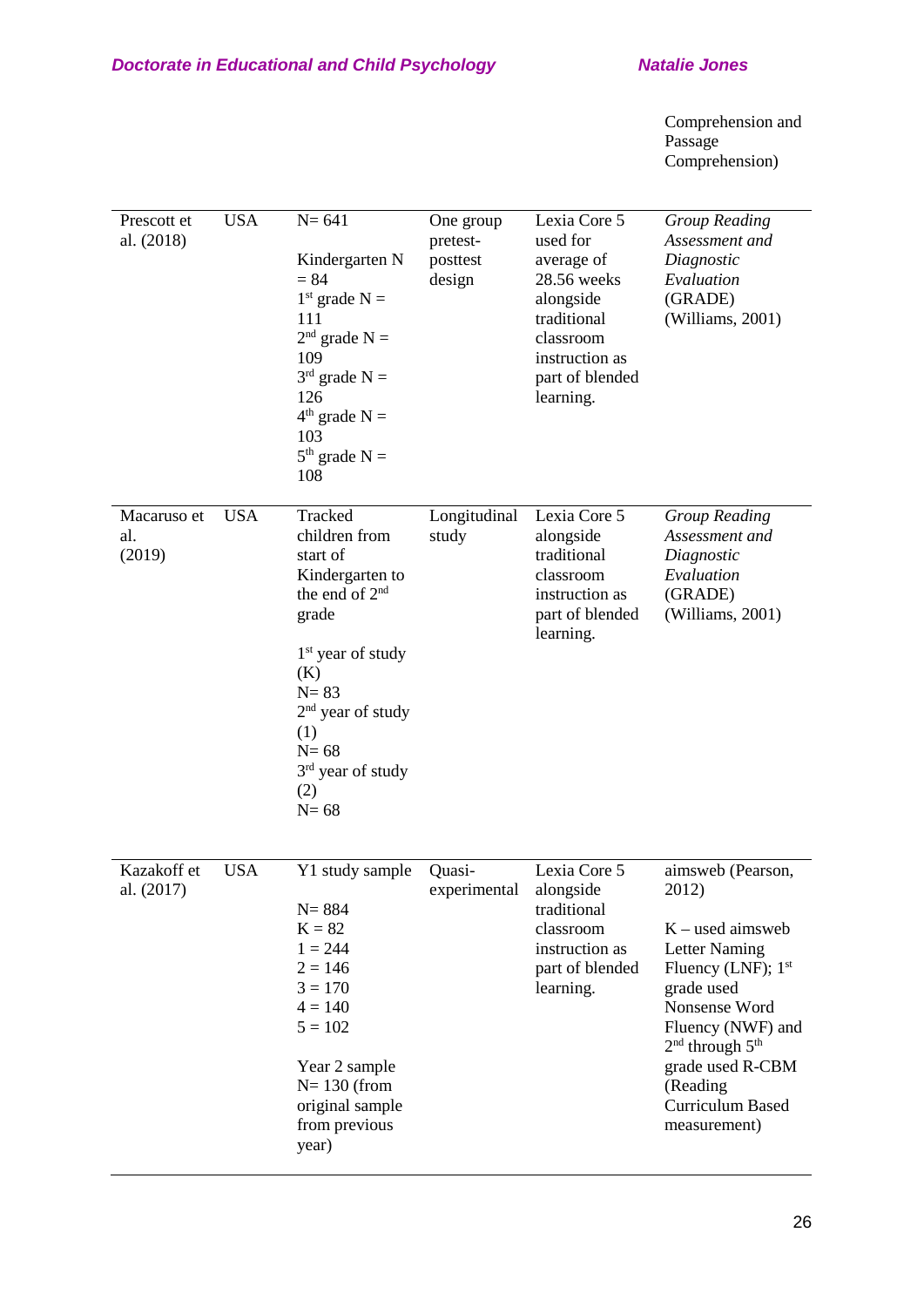# **APPENDIX C**

# **Weighting of Studies**

# **WoE A: Methodological Quality**

To assess methodological quality, a generic non review-specific judgement was established by evaluating each study against a published protocol. For the purpose of this review, the Gersten et al., (2005) Group Experimental and Quasi Experimental coding protocol was used in an amended form; amendments to specific quality indicators were made in order that it could be used for a universal population, and to include studies that did not have a control group (see Table 1).

Table 1

| Amendments and Rationale                                                                                                                                                                                                                                                                                                      |                                                                                                                                                                                                                                              |                                                                                                                                                                                                                                                                                                                          |
|-------------------------------------------------------------------------------------------------------------------------------------------------------------------------------------------------------------------------------------------------------------------------------------------------------------------------------|----------------------------------------------------------------------------------------------------------------------------------------------------------------------------------------------------------------------------------------------|--------------------------------------------------------------------------------------------------------------------------------------------------------------------------------------------------------------------------------------------------------------------------------------------------------------------------|
| Original quality indicator                                                                                                                                                                                                                                                                                                    | Amended quality indicator                                                                                                                                                                                                                    | Rationale                                                                                                                                                                                                                                                                                                                |
| Was sufficient information<br>provided to determine/confirm<br>the participants demonstrated<br>the disability (ies) or difficulties<br>presented?                                                                                                                                                                            | Does the study provide enough<br>information about the<br>population of participants to<br>which the results can be<br>generalised?                                                                                                          | The coding protocol could be<br>used for universal populations.                                                                                                                                                                                                                                                          |
| Were appropriate procedures<br>used to increase the likelihood<br>that relevant characteristics of<br>participants in the sample were<br>comparable across conditions<br>if a control group was used?                                                                                                                         | Were appropriate procedures<br>used to increase the likelihood<br>that relevant characteristics of<br>participants in the sample were<br>comparable across conditions<br>if a control group was used?<br>Choose N/A if not control<br>group. | N/A given as an option as not<br>all studies had a control group.                                                                                                                                                                                                                                                        |
| Was sufficient information<br>given characterizing the<br>interventionists or teachers<br>provided? Did it indicate<br>whether they were comparable<br>across conditions?                                                                                                                                                     | $\overline{W}$ as sufficient information<br>given characterizing the<br>interventionists or teachers<br>provided?                                                                                                                            | Not all studies had a control<br>condition, but the review was<br>still<br>interested<br>whether<br>in<br>sufficient information had been<br>provided.                                                                                                                                                                   |
| Did the study provide not only<br>internal consistency reliability<br>but also test-retest reliability<br>and interrater reliability (when<br>appropriate) for outcome<br>measures? Were data collectors<br>and/or scorers blind to study<br>conditions and equally (un)<br>familiar to examinees across<br>study conditions? | Did the study assess fidelity of<br>implementation through inter-<br>rater reliability and inter-<br>observer agreement?                                                                                                                     | None of the included studies<br>provided information about<br>internal consistency reliability<br>and test-retest reliability for<br>outcome measures, but the<br>review still wanted to be able<br>to differentiate between the<br>reviews that did provide<br>interrater reliability and inter-<br>observer agreement. |

# *Amendments and Rationale*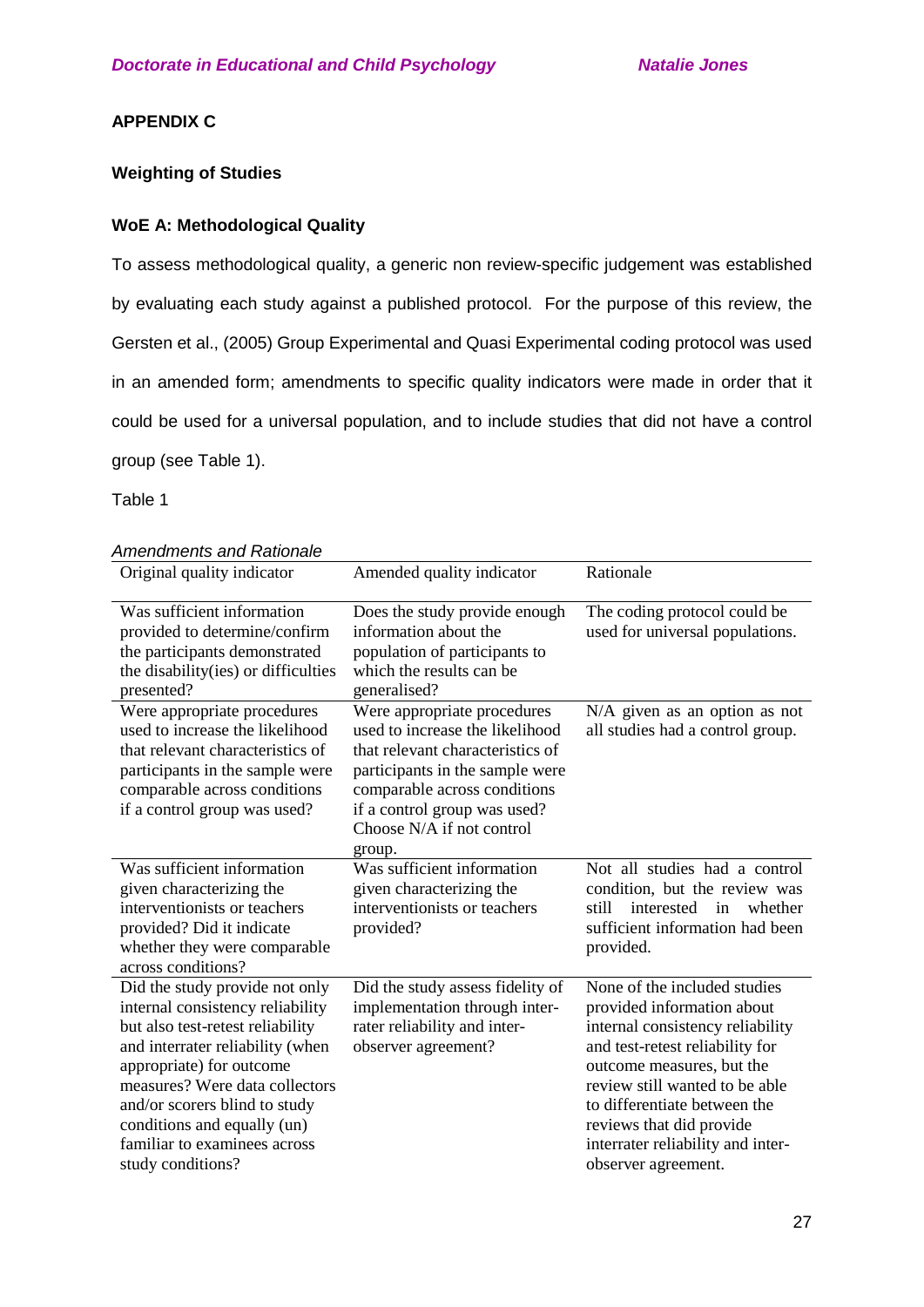Scores are collated for both essential and desirable quality indicators with each indicator scoring one point. Studies need to achieve more than 9 essential quality indicators to score a point of 1, and 4 or more desirable quality indicators to score a point of 2. An overall score can be calculated and equated to a quality rating for WoE A;  $3 =$  High Quality,  $2 =$  Acceptable Quality; < 2 = Poor Quality. The results are summarised in table 2.

Table 2

| <b>Studies</b>               | Overall score  | <b>Quality Rating</b> |
|------------------------------|----------------|-----------------------|
| O' Callaghan et al. $(2016)$ | $\overline{2}$ | Acceptable            |
| Baron et al. (2019)          |                | Low                   |
| Schechter et al. (2015)      | 3              | High                  |
| Prescott et al. (2018)       | 2              | Acceptable            |
| Macaruso et al. (2019)       | 2              | Acceptable            |
| Kazakoff et al. (2018)       |                | Low                   |
|                              |                |                       |

*Weight of Evidence A Scores and Quality Rating*

An example of the coding protocol used can be found in Appendix D.

# **WoE B: Methodological Relevance to the Review Question**

A review-specific judgement was made about the relevance of the study design to the review question. Petticrew and Roberts (2003) state that studies that include a control group are best placed to answer questions about effectiveness, and that randomised control trials (RCTs) will have the most internal validity. Criteria was therefore developed which gave a greater weighting to studies that contained elements inherent in an RCT.

| High (3 points) | 1. Control group (with intervention group  |
|-----------------|--------------------------------------------|
|                 | focused on effectiveness of Lexia)         |
|                 | 2. Random assignment of participants to    |
|                 | treatment or control                       |
|                 | 3. Pre and post and follow up scores       |
|                 | 4. Measures used to test effectiveness are |
|                 | clearly described                          |
|                 |                                            |

# *Weight of Evidence B Criteria and Ratings*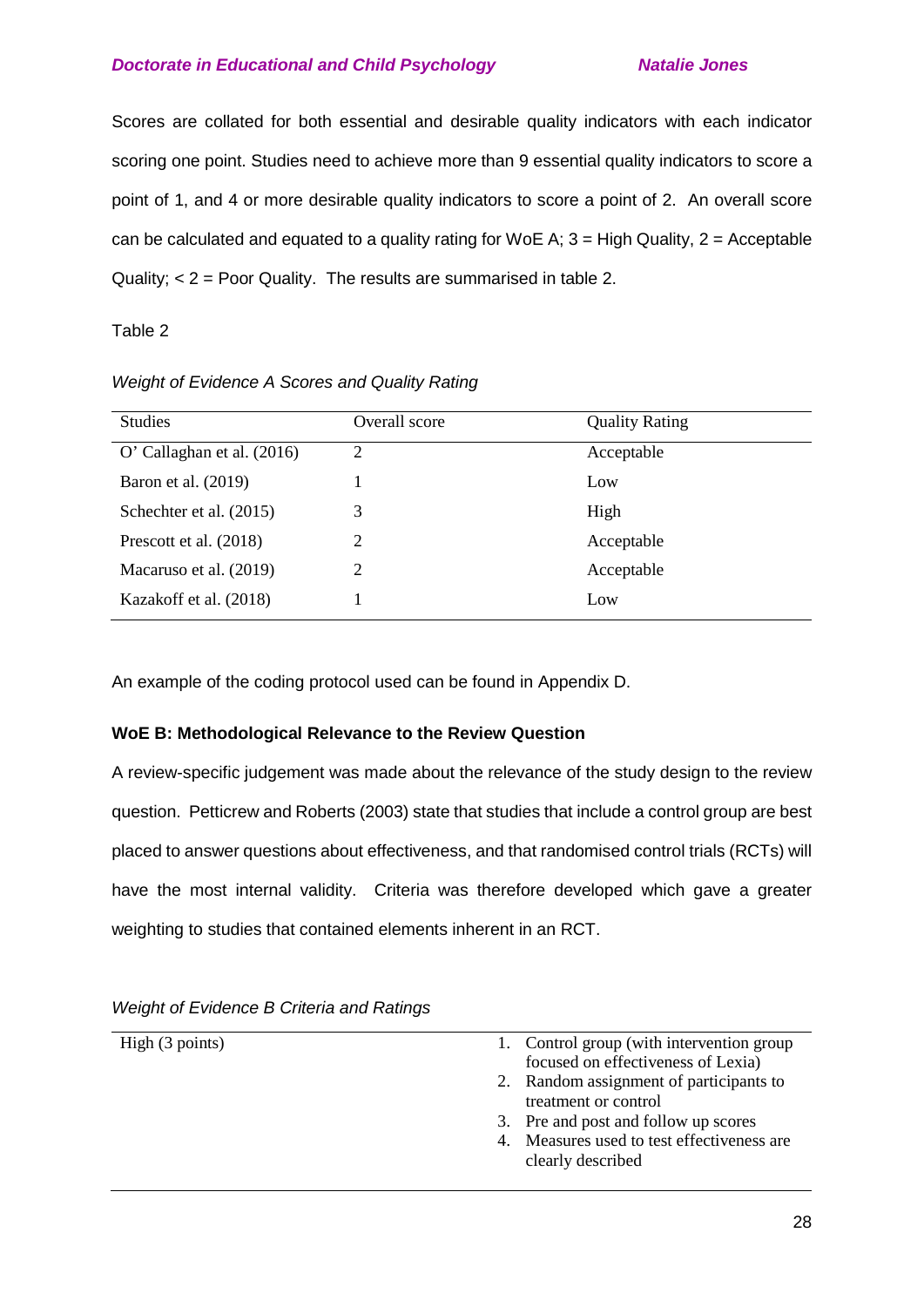| Medium (2 points)       | 1. Control group                           |
|-------------------------|--------------------------------------------|
|                         | 2. Random assignment of participants to    |
|                         | treatment or control                       |
|                         | 3. Pre and post scores but no follow up    |
|                         | 4. Measures used to test effectiveness are |
|                         | clearly described                          |
| Low $(1 \text{ point})$ | 1. No control group                        |
|                         | 2. No random assignment                    |
|                         | 3. Pre and post scores are reported        |
|                         | 4. Measures used to test effectiveness     |
|                         | reported                                   |

*Note.* Each study requires 3 out of 4 criteria to achieve rating at each level.

Overall WoE B scores and quality ratings for each study are below in table 3.

Table 3

*Weight of Evidence B Scores and Quality Rating*

| <b>Studies</b>               | WoE B | <b>Quality Rating</b> |
|------------------------------|-------|-----------------------|
| O' Callaghan et al. $(2016)$ | 3     | High                  |
| Baron et al. (2019)          |       | Low                   |
| Schechter et al. (2015)      | 3     | High                  |
| Prescott et al. (2018)       |       | Low                   |
| Macaruso et al. (2019)       |       | Low                   |
| Kazakoff et al. (2018)       |       | Low                   |

# **WoE C: Topic Relevance to the Review Question**

Each study was evaluated for how relevant the focus of the study was for the current review question. Rationale for defining criteria was based on four key elements which were deemed to be central to the review question:

# *Four key elements*

- 1. Fidelity of Implementation
- 2. Focus on Lexia Core 5
- 3. UK-based sample
- 4. Utility as a universal school intervention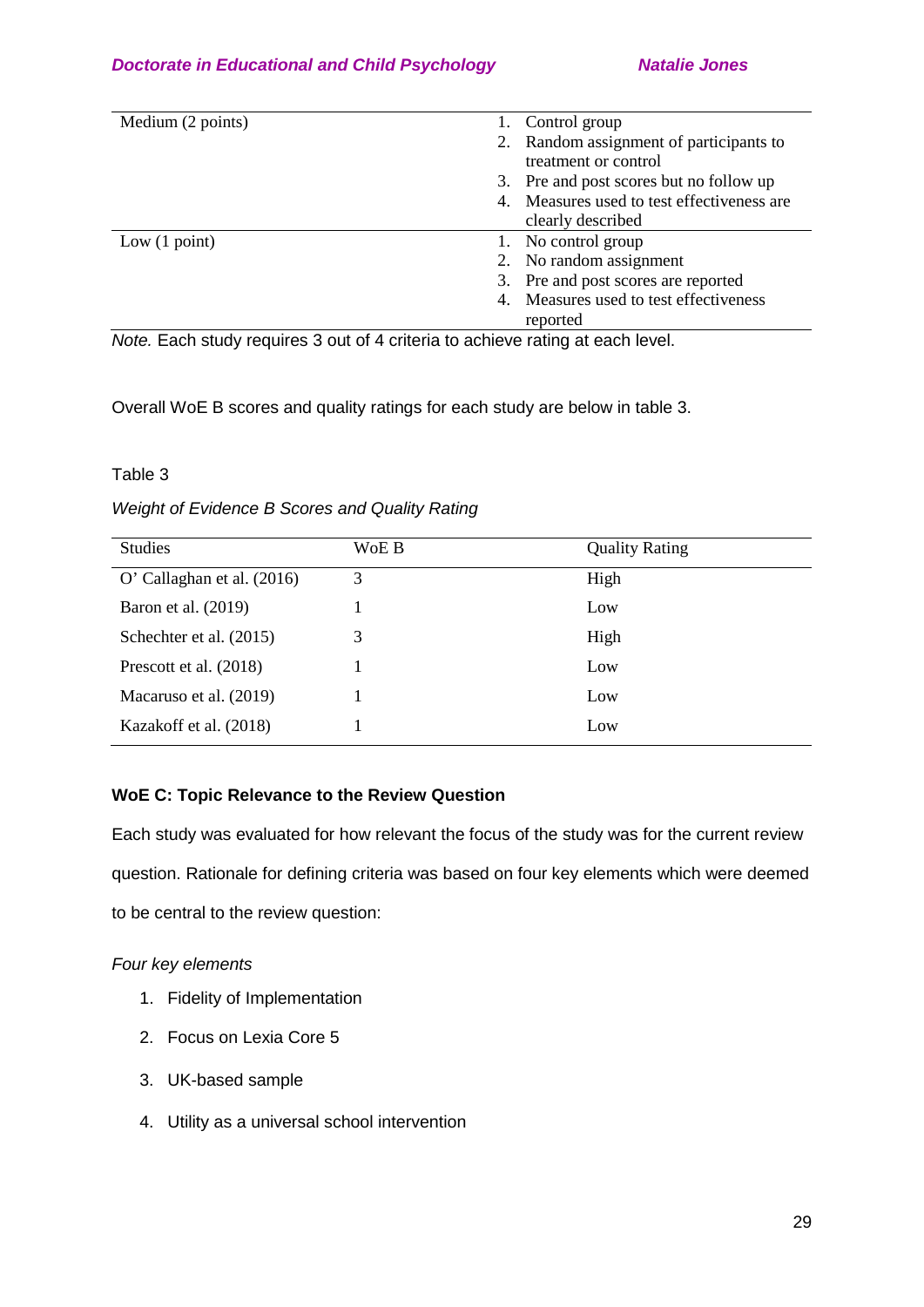## Table 4

# *Weight of Evidence C Criteria and Ratings*

| Weighting                                          | Criteria                                      |
|----------------------------------------------------|-----------------------------------------------|
|                                                    | 1. The study is primarily focused on a        |
| High $(3)$ – Rating achieved if 6/8 criteria met   | universal student population                  |
|                                                    | The study is primarily focused on<br>2.       |
| Medium $(2)$ – Rating achieved if 4/8 criteria met | establishing the effectiveness of Lexia       |
|                                                    | Core 5                                        |
| Low $(1)$ – Rating achieved if 2/8 criteria met    | The study uses a UK-based sample<br>3.        |
|                                                    | Interviews with teachers are included<br>4.   |
|                                                    | which highlight any barriers to               |
|                                                    | implementation of the intervention            |
|                                                    | Information is provided about the<br>5.       |
|                                                    | training given to school staff                |
|                                                    | implementing the intervention                 |
|                                                    | There is clarity over who is<br>6.            |
|                                                    | administering the standardised measures       |
|                                                    | Consistency of intervention is measured<br>7. |
|                                                    | through inter-observer agreement              |
|                                                    | The study used offline and online<br>8.       |
|                                                    | materials                                     |
|                                                    |                                               |

*Note*. Double weighting was given to Criteria 2.

# Table 5

# *Weight of Evidence C Scores and Quality Rating*

| <b>Studies</b>             | WoE C | <b>Quality Rating</b> |
|----------------------------|-------|-----------------------|
| O' Callaghan et al. (2016) | 3     | High                  |
| Baron et al. (2019)        |       | Low                   |
| Schechter et al. (2015)    | 2     | Medium                |
| Prescott et al. (2018)     | 2     | Medium                |
| Macaruso et al. (2019)     | 2     | Medium                |
| Kazakoff et al. (2018)     |       | Low                   |
|                            |       |                       |

# **WoE D: Overall Appraisal of a Study's Findings in Relation to the Review Question**

An overall Weight of Evidence D rating and judgement was produced by combining all the scores from WoE A, B and C. Each dimension was judged as having equal weight with the final scores averaged to produce a final score that was translated into an overall judgement rating based on a score range: Low (1-1.6); Medium (1.7-2.3); High (2.4-3).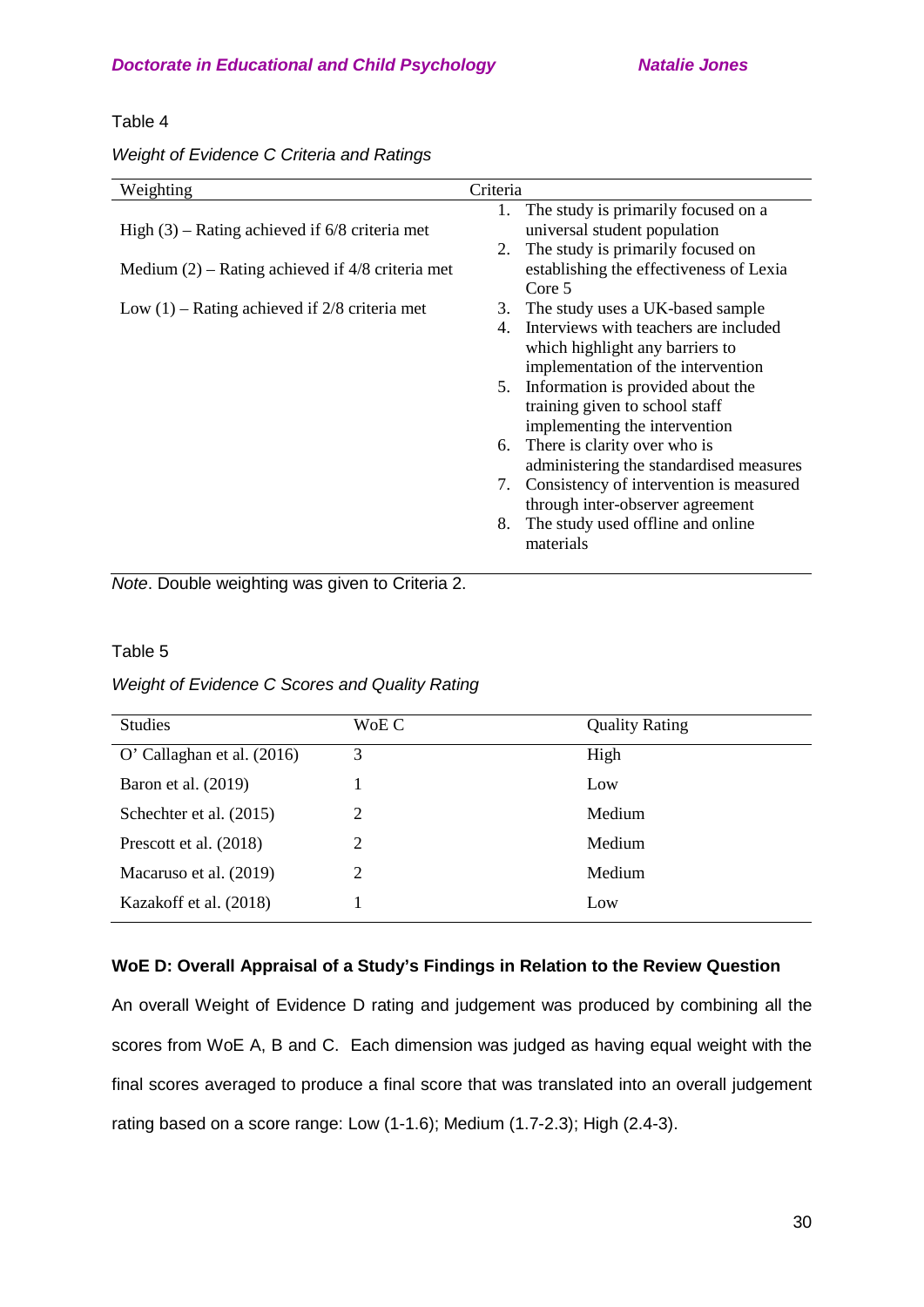# Table 6

| Weight of Evidence D Scores and Quality Rating |  |  |
|------------------------------------------------|--|--|
|------------------------------------------------|--|--|

| <b>Studies</b>               | WoE D | <b>Quality Rating</b> |
|------------------------------|-------|-----------------------|
| O' Callaghan et al. $(2016)$ | 2.67  | High                  |
| Baron et al. (2019)          | 1.0   | Low                   |
| Schechter et al. (2015)      | 2.67  | High                  |
| Prescott et al. (2018)       | 1.67  | Low                   |
| Macaruso et al. (2019)       | 1.67  | Low                   |
| Kazakoff et al. (2018)       | 1.0   | Low                   |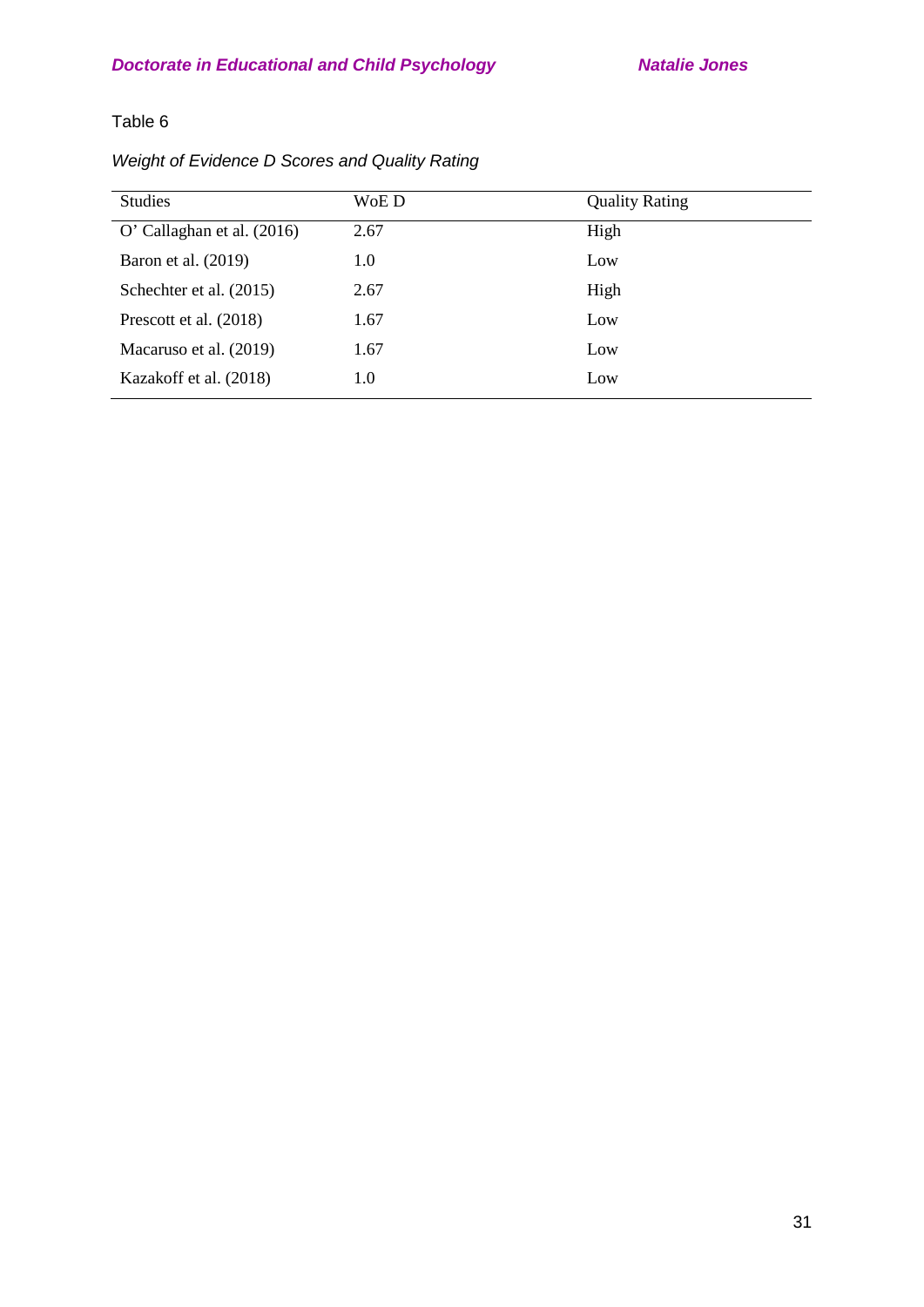# **APPENDIX D**

# **Example Coding Protocol**

**Coding protocol**: Gersten, R., Fuchs, L. S., Compton, D., Coyne, M., Greenwood, C, & Innocenti, M. (2004). Quality indicators for group experimental and quasi-experimental research in special education. Exceptional Children, 71,149-164.

**Name of coder:** Natalie Jones *Date:* **19.12.19** 

**Full Study Reference**: Baron, L., Hogan, T., Schechter, R., Hook, P., & Brooke, E. (2019). Can educational technology effectively differentiate instruction for reader profiles? Reading and Writing, 32(9), 2327-2352.

# *Essential Quality Indicators - Quality indicators for describing participants*

Does the study provide enough information about the population of participants to which the results can be generalised?

☐Yes

**XNo** 

 $\Box$ N/A

☐Unknown/Unable to Code

Were appropriate procedures used to increase the likelihood that relevant characteristics of participants in the sample were comparable across conditions if a control group was used? Choose N/A if no control group.

☐Yes

☐No

☒N/A

☐Unknown/Unable to Code

Was sufficient information given characterizing the interventionists or teachers provided?

☐Yes

**XNo** 

 $\Box N/A$ 

☐Unknown/Unable to Code

# *Essential Quality Indicators - Quality indicators for Implementation of the Intervention and Description of Comparison Conditions*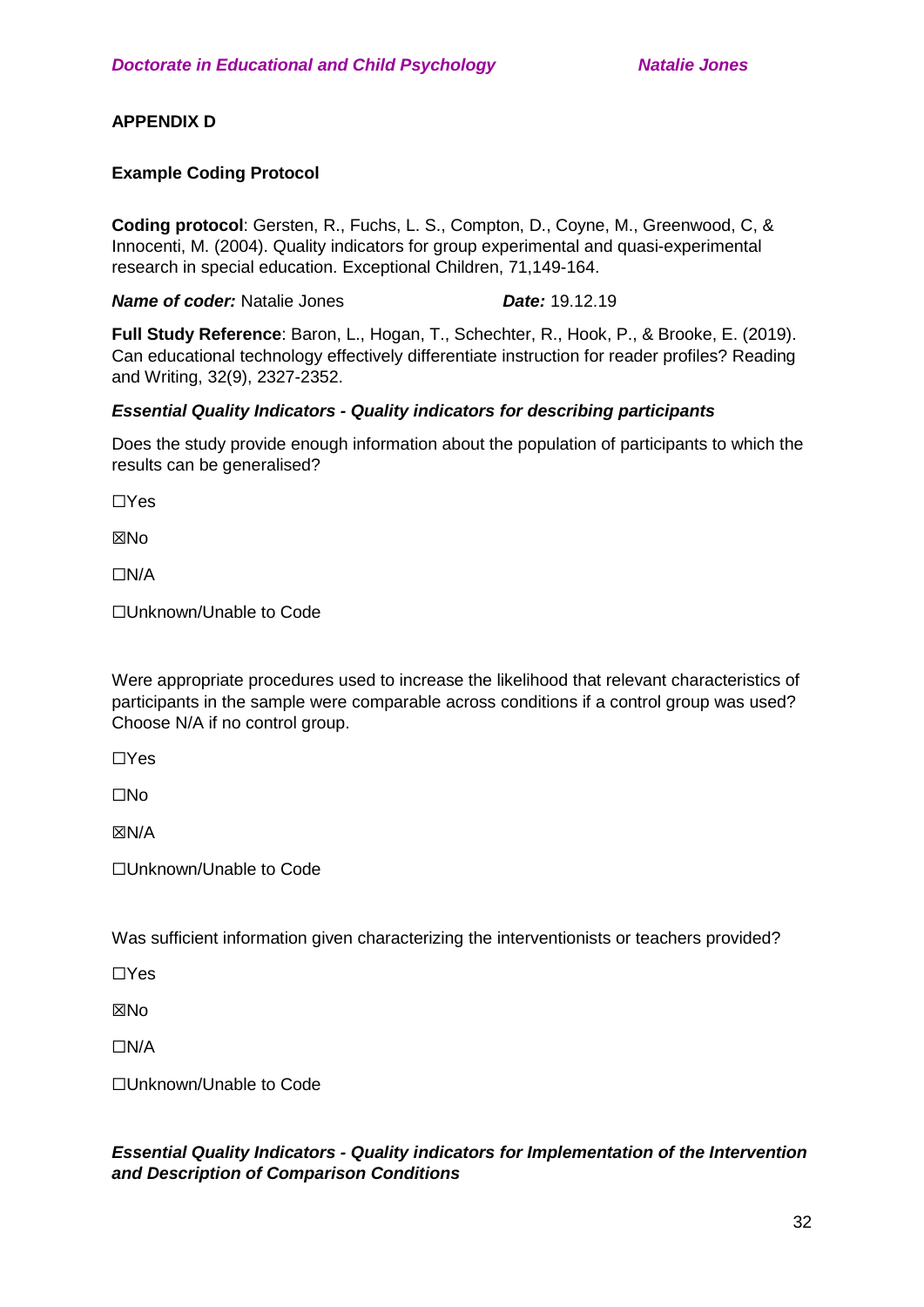Was the intervention clearly described and specified?

☒Yes

☐No

☐N/A

☐Unknown/Unable to Code

Was the fidelity of implementation described and assessed?

☐Yes

☒No

☐N/A

☐Unknown/Unable to Code

Was the nature of services provided in comparison conditions described?

☐Yes

**XNo** 

☐N/A

☐Unknown/Unable to Code

# *Essential Quality Indicators – Quality Indicators for Outcome Measures*

Were multiple measures used to provide an appropriate balance between measures closely aligned with the intervention and measures of generalised performance?

☐Yes

☒No

☐N/A

☐Unknown/Unable to Code

Were outcomes for capturing the intervention's effect measured at the appropriate times?

☒Yes

☐No

☐N/A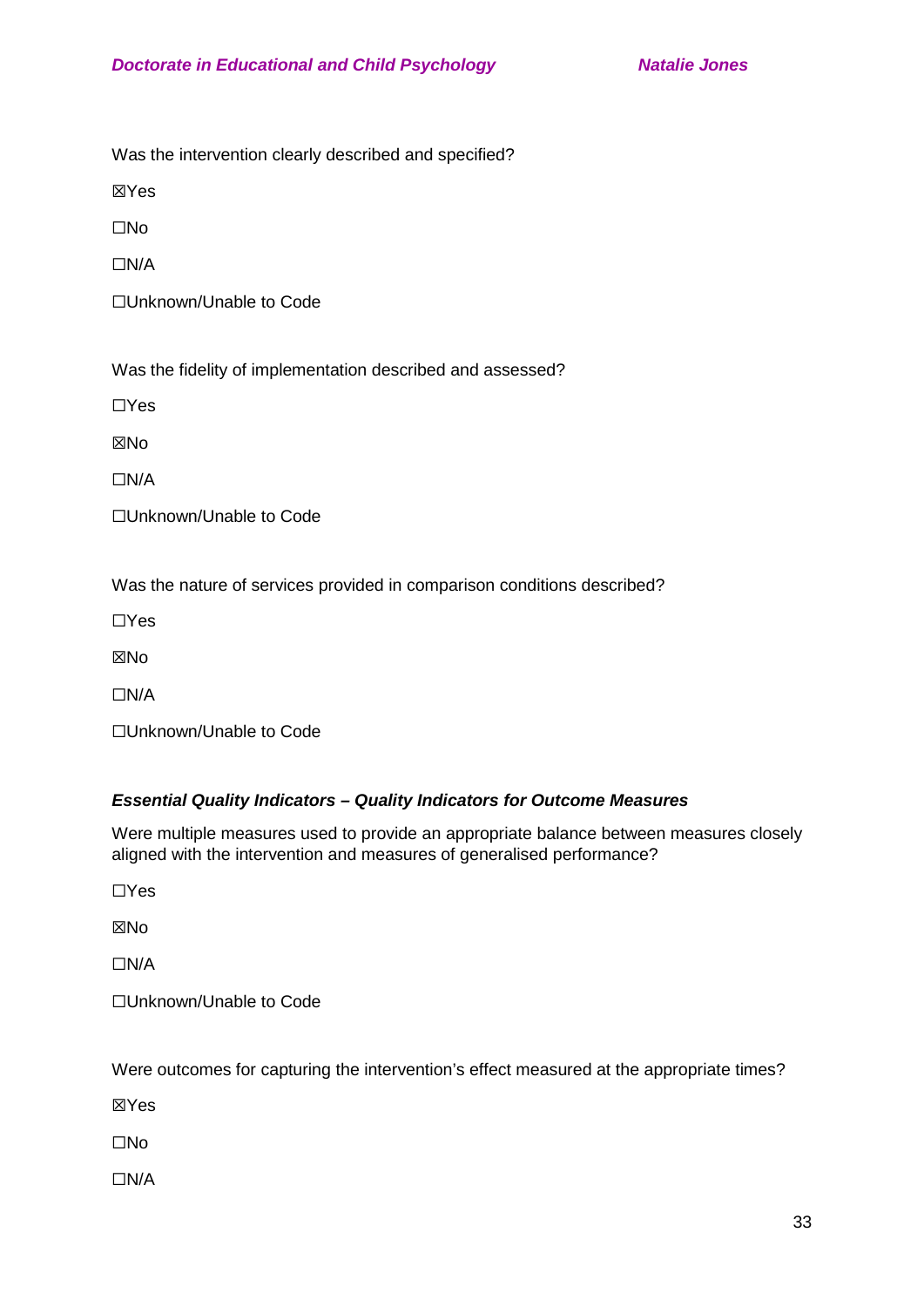☐Unknown/Unable to Code

# *Essential Quality Indicators – Quality Indicators for Data Analysis*

Were the data analysis techniques appropriately linked to key research questions and hypotheses? Were they appropriately linked to the limit of analysis in the study?

☒Yes

☐No

☐N/A

☐Unknown/Unable to Code

Did the research report include not only inferential statistics but also effect size calculations?

☒Yes

☐No

☐N/A

☐Unknown/Unable to Code

Essential Quality Indicators Total Score: 4

# **Desirable Quality Indicators**

Was data available on attrition rates among intervention samples? Was severe overall attrition documented? If so, is attrition comparable across samples? Is overall attrition less than 30%?

☒Yes

☐No

☐N/A

☐Unknown/Unable to Code

Did the study assess fidelity of implementation through interrater reliability and inter-observer agreement?

☐Yes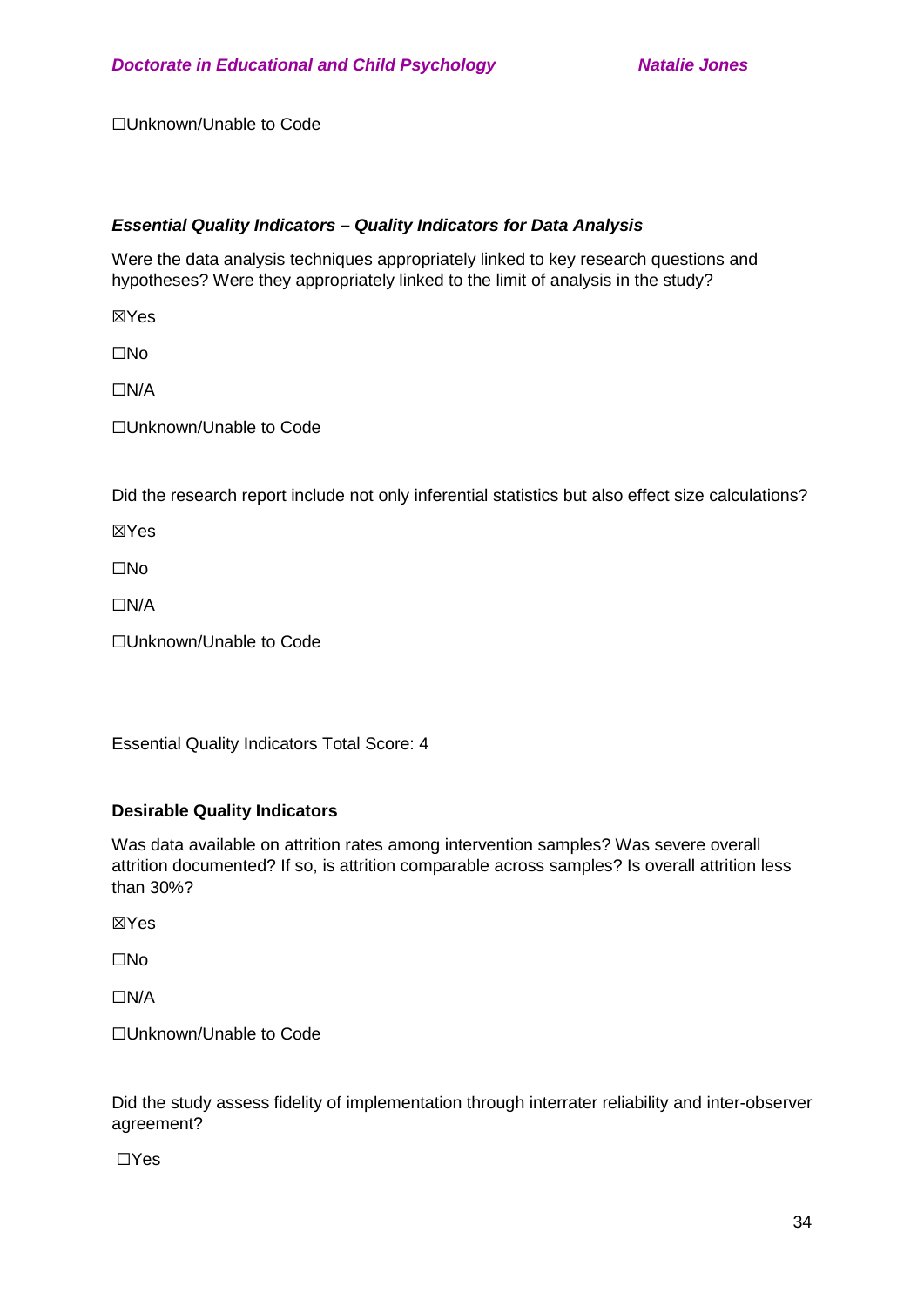⊠No

☐N/A

☐Unknown/Unable to Code

Were outcomes for capturing the intervention's effect measured beyond an immediate posttest?

☐Yes

☒No

☐N/A

☐Unknown/Unable to Code

Was evidence of the criterion-related validity and construct validity of the measures provided?

☒Yes

☐No

☐N/A

☐Unknown/Unable to Code

Did the research team assess not only surface features of fidelity implementation (e.g. number of minutes allocated to the intervention or teacher/interventionist following procedures specified), but also examine quality of implementation?

☐Yes

☒No

 $\Box$ N/A

☐Unknown/Unable to Code

Was any documentation of the nature of instruction or series provided in comparison conditions?

☐Yes

☒No

☐N/A

☐Unknown/Unable to Code